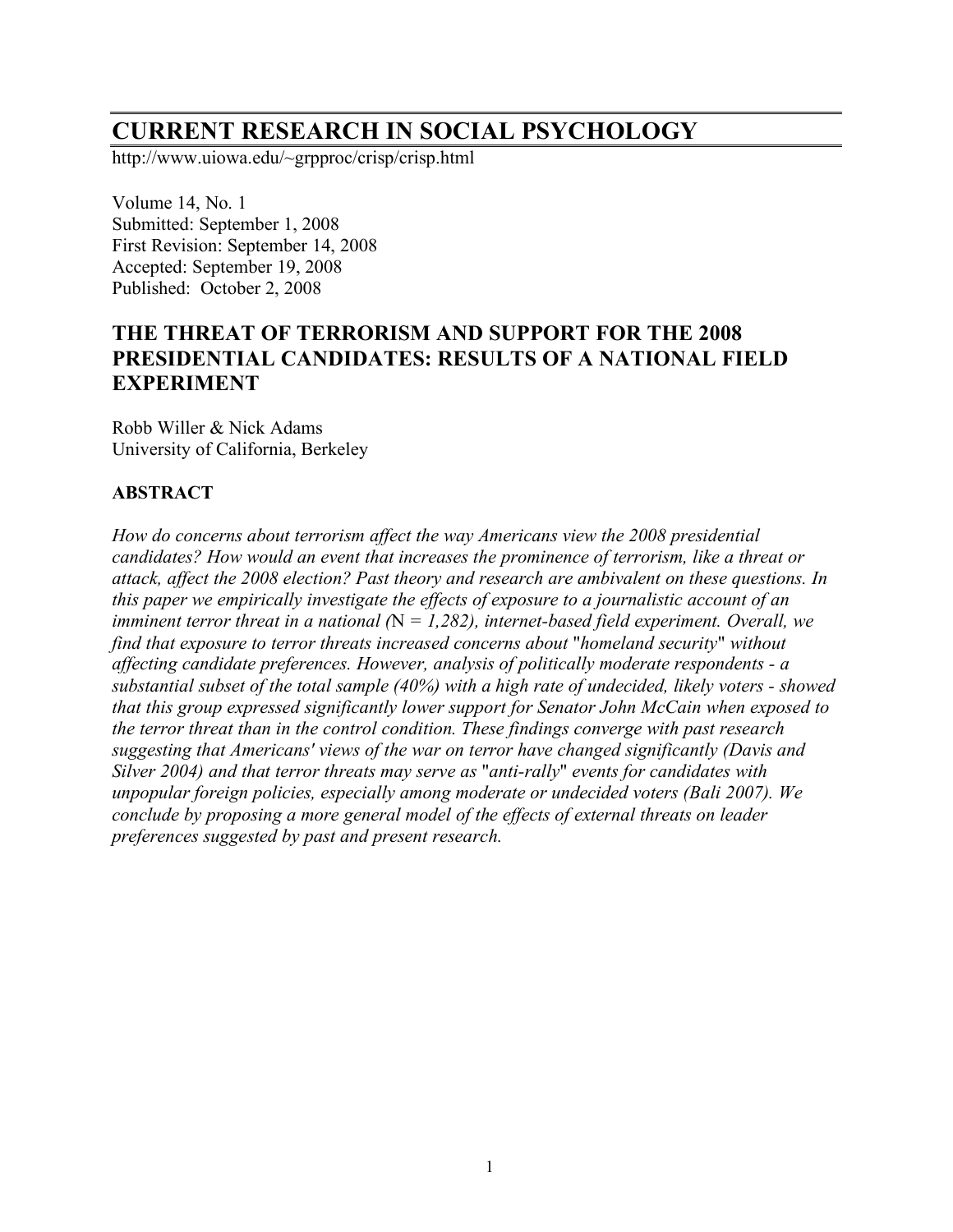# **INTRODUCTION**

Since the attacks of September 11, 2001 (hereafter 9/11), terrorism has become an important issue in American presidential politics. Scholars and journalists agree that the threat of terrorism has played a significant role in shaping perceptions of President George W. Bush. After 9/11, all polls of President Bush's approval rating registered a large and immediate increase. According to Gallup poll data, the percentage of Americans reporting approval of Bush's job performance increased from 51% on September 10, 2001 to 86% in the poll released on September 15. This was the largest change between consecutive presidential approval polls ever documented by Gallup. Further, exit polling following the 2004 presidential election indicates that terrorism and national security were among the most commonly cited issues motivating Bush's supporters (CNN 2004), rivaling even the widely-publicized factor of "moral values." This evidence suggests that the effects of terrorism concerns on perceptions of the current presidential candidates could again play a significant role in the outcome of the 2008 presidential election. A presidential candidate's perceived ability to handle terrorist threats is likely now a major factor in his or her political viability.

Because of evidence that the threat of terrorism buttressed support for President Bush following 9/11, it is often assumed that support for 2008 presidential candidate John McCain is also driven in part by such concerns. This is a plausible assumption since Bush and McCain share a party affiliation and generally support the same policies on terrorism. In addition, Bush has endorsed McCain (Cooper and Bumiller 2008). In the Summer of 2008, McCain's chief campaign strategist, Charlie Black, noted that a terrorist attack on U.S. soil would be advantageous for the McCain campaign (Whitford 2008). This opinion is not unusual, as several political commentators have also argued that support for McCain and other Republicans would be increased if events made terrorism a more prominent issue to Americans (Weisman and Kornblut 2008; Gordon 2008; Scarborough 2008; Shear 2008).

But is this assumption, that McCain's support would be buttressed by the threat of terrorism in the same way Bush's was, accurate? Some evidence suggests that the connection between the threat of terrorism and support for Bush has weakened or even reversed since 9/11 (Davis and Silver 2004). In addition, the political landscape has changed substantially since Bush's first term, with support for Bush and the Iraq war declining tremendously. It is possible that views of Bush's approach to the "war on terror," one that McCain largely follows, have experienced a similar slide. Further, evidence from the aftermath of the 2004 Madrid bombing suggests it is possible that the "rally around the flag" effects of terror threats that many conjecture increased Bush's approval ratings throughout his first term (e.g., Willer 2004; Eichenberger et al. 2006) could have the opposite effect on candidates from an incumbent party associated with unpopular foreign policies (Bali 2007). More generally, uncertainty exists on exactly which of several possible theoretical mechanisms was responsible for the effect of terror concerns on support for Bush (Willer 2004; Orehek et al. 2008), complicating prediction of the future effects of the threat of terrorism.

As a result, it remains in question how terrorism concerns will affect support for presidential candidates John McCain and Barack Obama in the 2008 election. In the sections that follow we review past empirical research on the threat of terrorism and views of the president. We then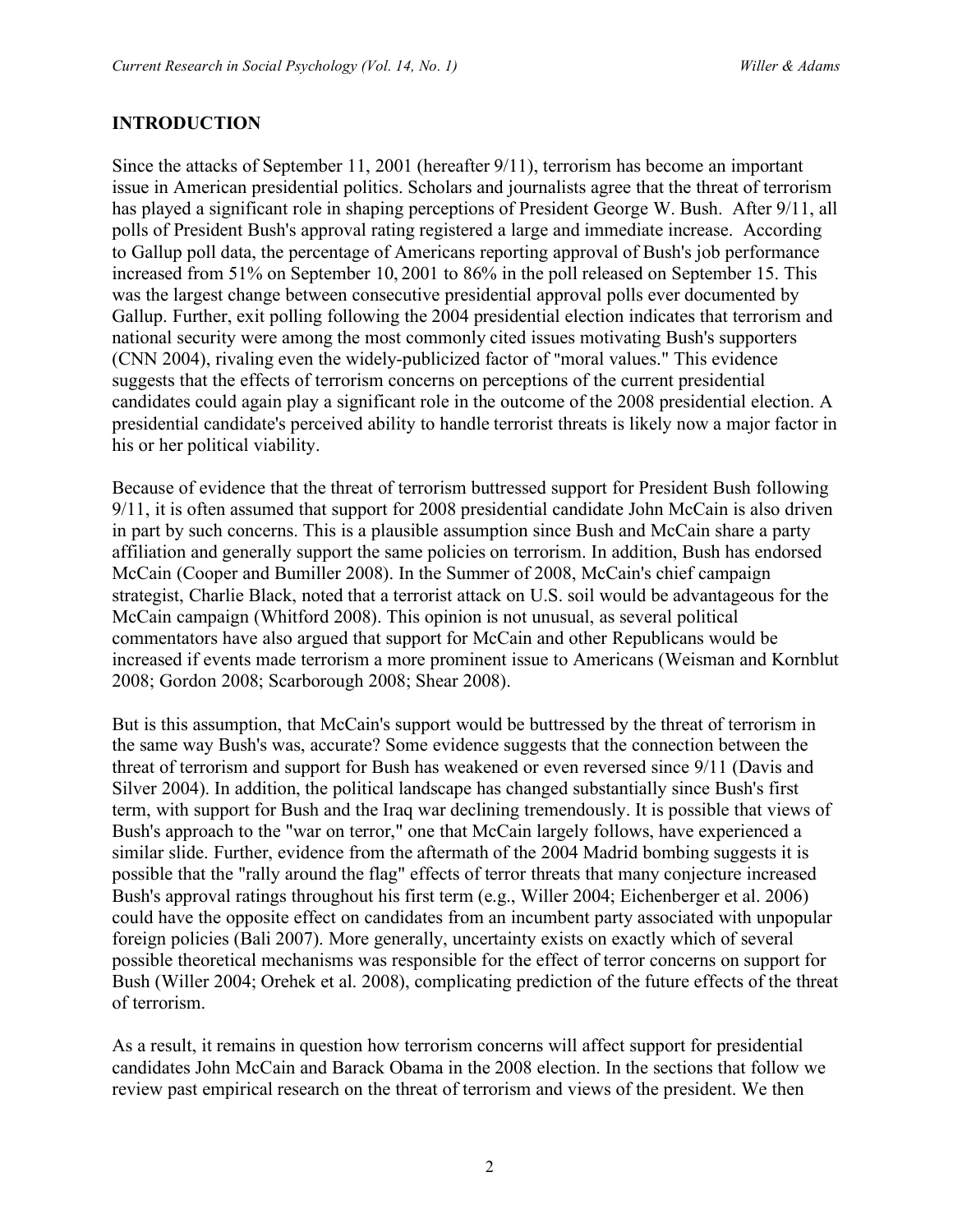present the methods and results of a national field experiment designed to investigate the impact of terror threats on support for the 2008 presidential candidates. Finally, we discuss the implications of these findings and limitations of the present research.

# **PAST RESEARCH**

# **Terror and Support for Bush**

Terrorism has become arguably the most significant political issue of the past decade in the United States. Efforts to combat terrorism are among the most prominent factors in domestic perceptions of the president, as well as international perceptions of the U.S. Concerns regarding terrorism were cited as the motivation for the ongoing military operations in Iraq and Afghanistan. The Patriot Act, perhaps the most significant legislation on Americans' rights and liberties in decades, was passed in service of the fight against terrorism. More recently, the interrogation tactics and detention policies used by the U.S. in the fight against terrorism have led to substantial domestic and international criticism of the U.S. government. Thus, terrorism lies at the center of contemporary American politics.

Accordingly, since 9/11 a substantial amount of research has investigated how terrorism and policy responses to terrorism influence public opinion in the contemporary U.S. As noted above, past research has linked the threat of terrorism with support for President Bush. For example, a time-series analysis showed that government issued- terror warnings were followed by increases in Bush's Gallup approval level between 2001 and 2004 (Willer 2004). More recently, Nacos et al. (2006) analyzed the effect of media reports indicating a high threat of terrorist attack (e.g., video tapes of Osama Bin Laden, public pronouncements of risk by U.S. administration officials, and changes to the Department of Homeland Security's color-coded Threat Level) on presidential approval. They found that these threat messages both increased fear of terrorist attacks and support for Bush.

In addition, past experimental research also supports the link between the threat of terrorism and support for President Bush. Working in the Terror Management Theory tradition (hereafter, TMT), Landau et al. found that reminders of 9/11 led to greater support for Bush (2004). They attribute these results to the effects of "mortality salience" more generally, arguing that reminders of one's own death generate greater preferences for resolute leaders who are perceived as strong defenders of the country; leaders who can "deliver us from evil." Supportive of this, they also demonstrate that having experimental participants write short essays about death produced increased support for Bush and decreased support for then Democratic presidential candidate John Kerry, results which parallel the effects of terrorism reminders (Landau et al. 2004).

#### **Theoretical Mechanisms**

While the above studies have linked terror concerns and support for Bush, it remains unclear what mechanism(s) are responsible for the relationship. Depending on what underlying mechanism drove the relationship between these two variables, we would predict different effects of terror threats on candidate preferences in the 2008 election. First, it could be that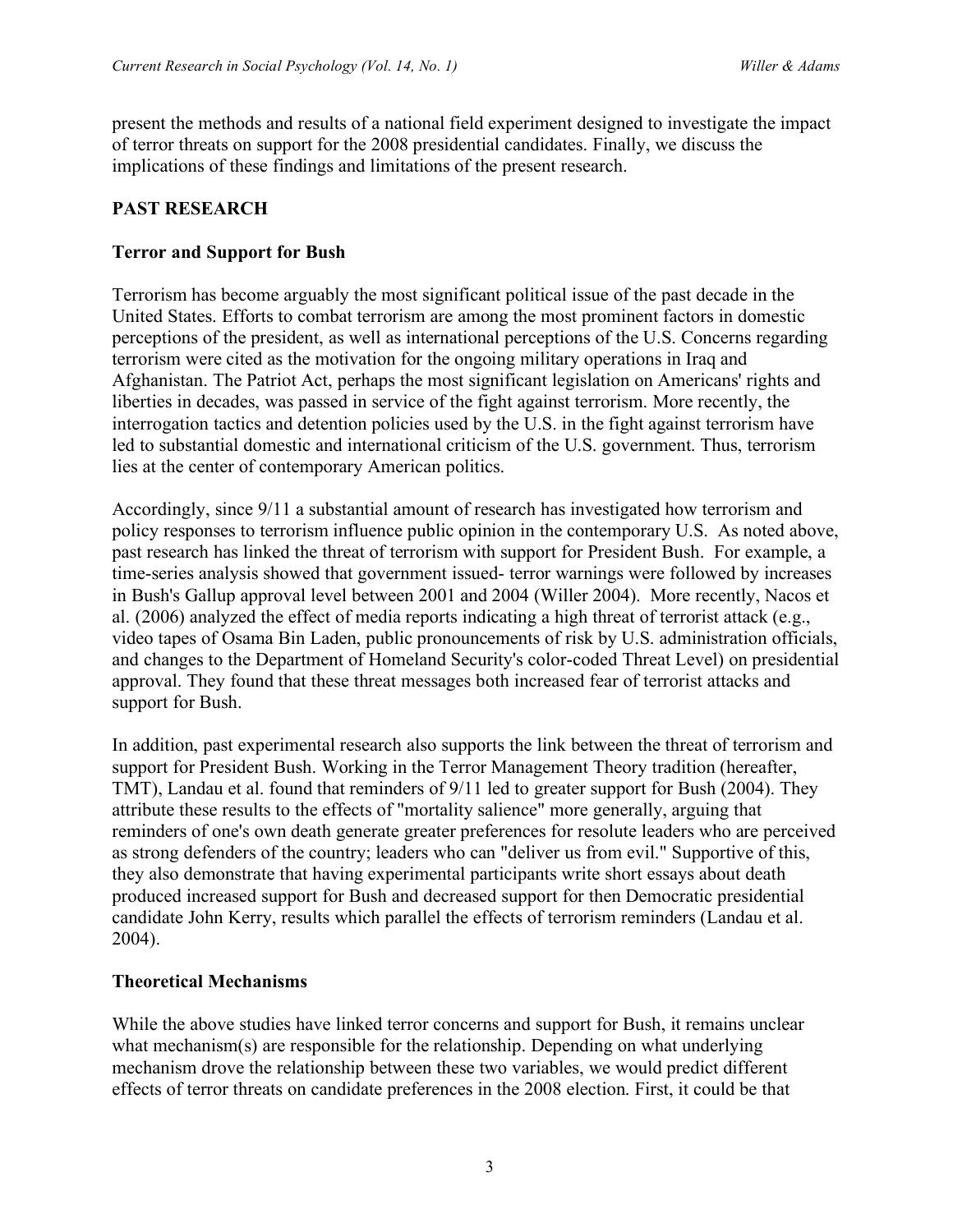external threats simply increase support for standing leaders. This mechanism is consistent with the finding that President Jimmy Carter's popularity increased after the Iranian attack on the U.S. embassy in 1979, just as Bush's popularity increased after 9/11 (Orehek et al. 2008). Such a "rally around the flag effect" where significant international crises lead to increased support for standing U.S. presidents was once taken for granted in political science (Mueller 1970; Kernell 1978), but more recently have come under question (Brody 1991). If this is the reason terror threats buttressed Bush's popularity, then it is likely that there would be no effect for Obama or McCain since neither is an incumbent.

Another possibility is that the threat of terrorism increases preferences for aggressive, retaliatory foreign policy, such as Bush's. This interpretation is consistent with Social Identity Theory (Tajfel 1981; Tajfel and Turner 1986), which would argue that the salience of perceived threats from an out-group should increase animosity towards the out-group. Recent research has shown that Americans who report the greatest concerns about terrorist attacks tend to support military attacks against Iran, the ongoing war in Iraq, and the use of nuclear weapons in a series of hypothetical scenarios (Willer, Feinberg, and Laurison 2008). Research on "high-exposure" survivors of the 9/11 attacks shows that they tended to increase in both conservatism and desires for revenge and militarism (Bonnano and Jost 2006). These findings are consistent with more general findings that the perception of security threats from outside the U.S. is related to support for military action (e.g., Huddy et al. 2005; Kam and Kinder 2007). If terror threats lead to increased preferences for aggressive foreign policy, then it would suggest that they would lead to greater support for McCain since he is more associated with such an approach than Obama.

In a related vein, some research in the TMT tradition asserts that the threat of terrorism led to increased support for Bush because he offered literal and symbolic protection from external threats that increased Americans' mortality concerns (Landau et al. 2004). This reasoning suggests a more general relationship between external threats and preferences for leaders who are expected to be strong defenders of the country. If this mechanism underlies the relationship between terror threats and candidate preferences then it is likely that terror threats would lead to greater support for McCain given his greater emphasis on military defense than Obama.

Alternatively, it could be that terror threats buttressed Bush's popularity because such threats increase preferences for charismatic leaders (Cohen et al. 2005). Also, working in the TMT tradition, Cohen et al. found in a 2004 experiment that making the topic of death salient led experimental participants to support President Bush more and Senator Kerry less (2005). They interpreted these results as consistent with other data suggesting that mortality concerns lead to preferences for charismatic leaders who offer respite from the distress produced by death anxiety (Cohen et al. 2004). It is impossible to say definitively which of McCain or Obama is perceived as more charismatic, and there is almost certainly not a consensus perception among Americans. However, it seems that Obama is more frequently described in these terms (e.g., Bennis and Zelleke 2008; Walsh 2008). If most Americans share this view, then it is possible that this mechanism would lead Obama's support to be enhanced by terror threats.

But still another possibility is that the relationship between terror threats and preferences for leaders has changed in the years following 9/11. For example, Davis and Silver (2004) found that immediately after 9/11 survey respondents in Michigan who were most concerned about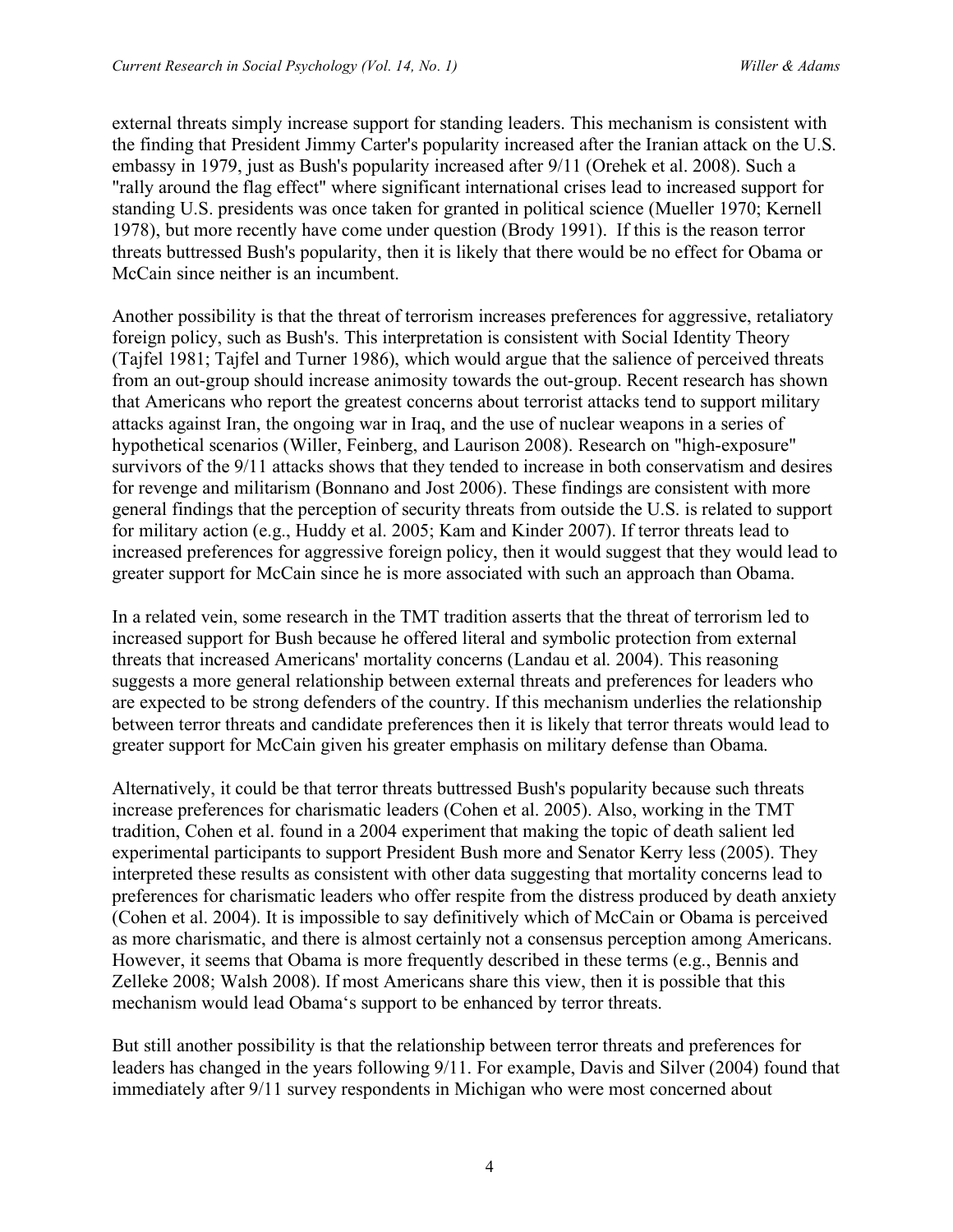terrorism tended to support Bush. However, by Spring of 2004 respondents most concerned about terrorism tended to oppose Bush, a result suggesting that segments of the public may have tired of the Bush Administration's "war on terror." Thus, it is possible that the threat of terrorism may lead to preferences for a different approach to combating terrorism, a possibility suggested by some political commentators (Miller 2008; Carle 2008; Rich 2008). The notion that most Americans would prefer a new approach to combating terrorism is also consistent with the enormous drop in support for both President Bush and the Iraq war over the last several years, both of which are strongly associated with the "war on terror." It could be that terror alerts, by bringing these preferences to the forefront of people's thinking, could have the function of increasing preferences for leaders who advocate a new approach to combating terrorism. If this is the case then it is likely that terror threats would lead to less support for McCain, and perhaps greater support for Obama. Whereas McCain is largely associated with the same foreign policies as Bush, in particular support for the Iraq war, Obama's foreign policies are in many ways different, including opposing the Iraq war and advocating diplomatic relations with Iran.

The plausibility of this mechanism is further supported by the effect of the Madrid bombing in 2004 on the Spanish national elections. As opposed to the above-cited findings on the "rally effect" of external threats on support for standing leaders, and other theories that would have predicted greater support for conservative candidates, the Madrid bombing was instead followed by a surprising electoral upset of the incumbent, conservative party. Research shows that the bombing led to shifts in support and high turnout among moderate and liberal voters who opposed the incumbent government's foreign policies, policies associated with a militant approach to combating terrorism and participation in the Iraq war (Bali 2007). This research showed that the bombing had the effect of making these foreign policy concerns more focal to potential swing voters (Bali 2007). A similar scenario is possible in the contemporary U.S. where terror threats could have an "anti-rally" effect (Eichenberger et al. 2006; Bali 2007) of reminding many Americans of their discontent with the Iraq war and associated foreign policies, leading to diminished support for candidates associate with those policies.

# **Hypotheses**

As above, a variety of predictions for the effects of terror threats on support for the 2008 candidates are plausible. It could be that terror threats only increase the support for standing leaders, in which case neither Obama nor McCain's support would be affected. It could be the case that terror threats would increase support for McCain, and decrease support for Obama, since the former is likely perceived as a strong defender of the country and espouses aggressive, retaliatory foreign policies. On balance, we think the majority of empirical and theoretical evidence supports this prediction. Finally, it could be that terror threats will lead to greater support for Obama, and less support for McCain. This could occur either because terror threats lead to preferences for charismatic leaders, and Obama is perceived as more charismatic, or because terror threats bring to the fore Americans' discontent with the Iraq war and Bush's approach to combating terrorism, policies largely shared by McCain.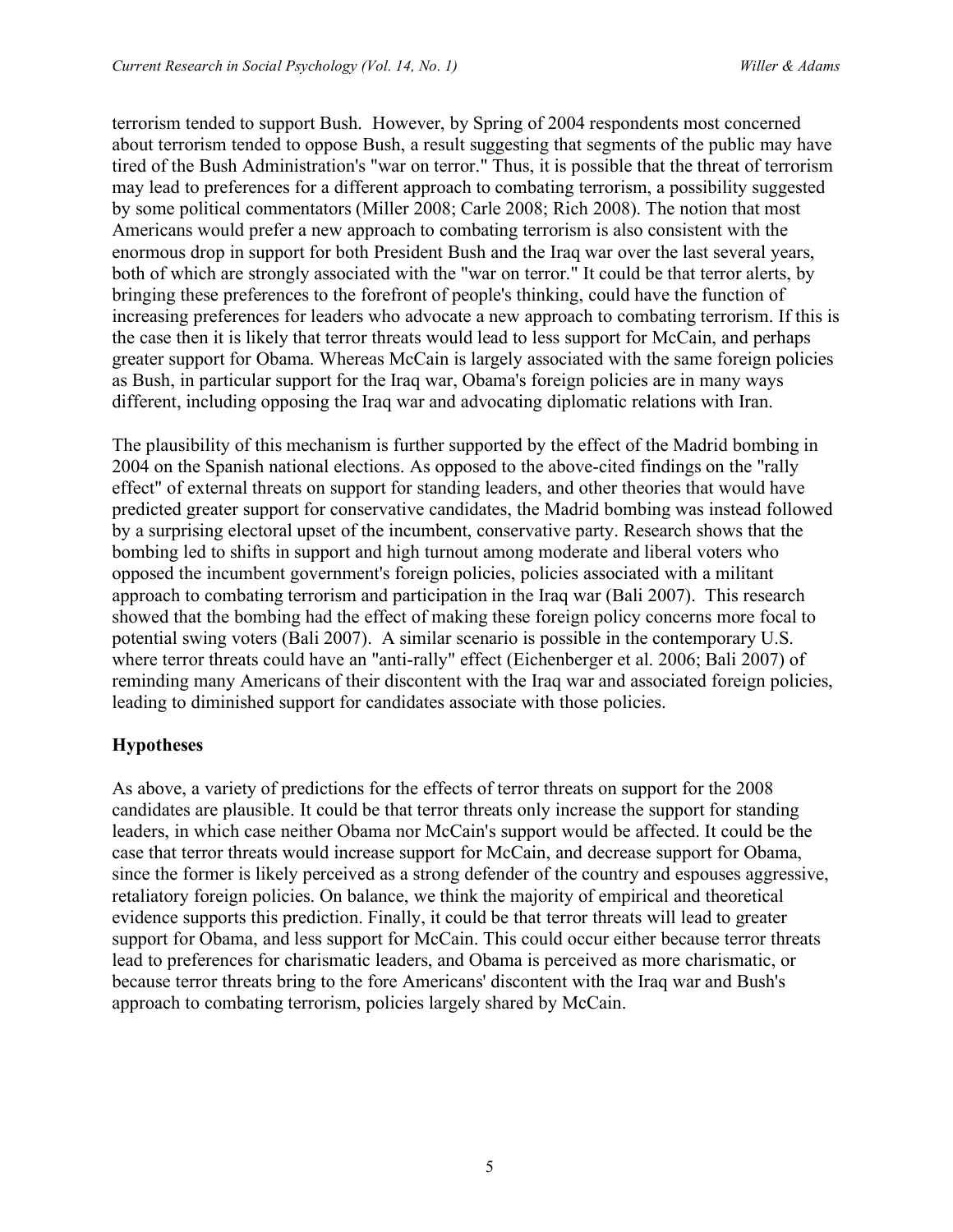# **METHODS**

# **Overview**

To evaluate these competing hypotheses we conducted a national field experiment testing the effects of terror alerts on support for the 2008 candidates. Our choice of methodology was based on the following considerations. While survey research using representative samples offers insights on populations of substantial interest, correlational analysis is limited in its ability to evaluate causal claims, like the ones we wish to test. Meanwhile, laboratory experiments, by controlling extraneous variables, offer substantial advantages for rigorously testing causal claims (Lovaglia 2003; Lucas 2003). However, laboratory experiments are often conducted on convenience samples that do not allow statistical generalizations to larger populations of interest. General population experiments combine the advantages of these two methods (Sniderman and Grob 1996) allowing us to carefully evaluate causal claims about a large population of interest, in this case the U.S. electorate.

In late May/early June of 2008 study participants were randomly assigned to either be exposed to a journalistic account of an imminent terror threat or not. All respondents were then asked a series of questions measuring (1) their degree of support for President Bush, (2) their preferences among the 2008 U.S. presidential candidates, and (3) their prioritization of various political issues in their upcoming vote for president.

#### **Sample**

We conducted our survey-based experiment on a random sample  $(N = 1,282)$  of a nationally representative respondent panel. The panel was recruited by Knowledge Networks through random digit dialing, and respondents were offered a free internet TV service ("Web TV") in exchange for their participation in occasional internet based surveys. The demographic characteristics of the respondent panel were engineered to align closely with those of the U.S. population as measured by the U.S. Census Bureau. Knowledge Networks also provided poststratification weights derived from an iterative proportional fitting or "raking" process which aligns the demographic characteristics of the respondent data with the benchmarks of age, gender, race, region, education level and metropolitan/rural residency identified by the most recent Current Population Survey.[1] Respondents to our survey were invited to participate via email through a password protected email account and did so after filling out an electronic consent form. Slightly more than half of our sample was randomly assigned to the control condition (N=645). The rest were randomly assigned to the treatment condition (N=637).

#### **Control Variables**

Knowledge Networks maintains demographic data on all individuals in their panel. Prior to the experiment respondents were asked a number of demographic and attitudinal questions. Table 1 gives information on the variables we used in analysis.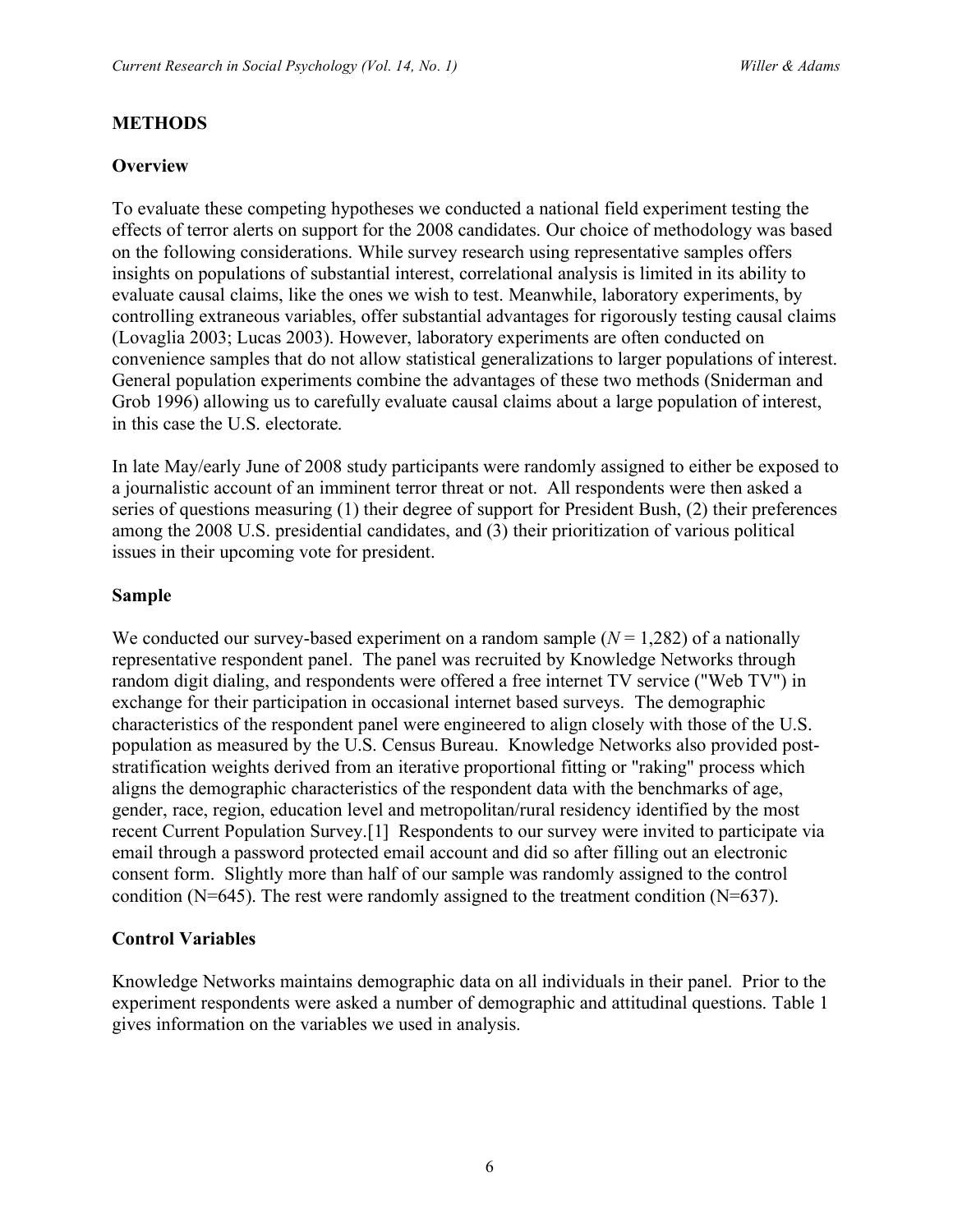| <b>Variable Name</b>                | Variable coding specifications                                                                                                                                                                                                                                                                                                                       | Mean (SD)  |
|-------------------------------------|------------------------------------------------------------------------------------------------------------------------------------------------------------------------------------------------------------------------------------------------------------------------------------------------------------------------------------------------------|------------|
| <b>Male</b>                         | Dichotomous measure of gender                                                                                                                                                                                                                                                                                                                        | 47% Male   |
| Age                                 | Continuous measure of age in years                                                                                                                                                                                                                                                                                                                   | 48 (16.3)  |
| <b>Race/Ethnicity</b>               | White, non-Hispanic                                                                                                                                                                                                                                                                                                                                  | 75.9%      |
|                                     | African American, non-Hispanic                                                                                                                                                                                                                                                                                                                       | 8.0%       |
|                                     | Hispanic                                                                                                                                                                                                                                                                                                                                             | 9.5%       |
|                                     | Multiracial, non-Hispanic                                                                                                                                                                                                                                                                                                                            | 2.7%       |
|                                     | Other, non-Hispanic                                                                                                                                                                                                                                                                                                                                  | 3.8%       |
| <b>Education</b>                    | Less than a High School Diploma                                                                                                                                                                                                                                                                                                                      | 10.5%      |
|                                     | High School Diploma                                                                                                                                                                                                                                                                                                                                  | 32.5%      |
|                                     | Some college or Associates Degree                                                                                                                                                                                                                                                                                                                    | 29.6%      |
|                                     | <b>B.A.Degree</b>                                                                                                                                                                                                                                                                                                                                    | 17.8%      |
|                                     | Graduate or Professional School                                                                                                                                                                                                                                                                                                                      | 9.5%       |
| <b>Log of Income</b>                | Respondents were asked to indicate their income using a<br>discontinuous scale ranging from '0 to \$5000' to 'more<br>than \$175,000.' We converted this to a continuous scale<br>using the midpoints of each of the 19 answer choices (and<br>\$200,000 for the final interval). We then took the natural<br>log of that converted income variable. | 10.78(.83) |
| <b>Region</b>                       | Respondent's region was derived from their state of<br>residence. We used a simple conceptualization of region<br>consisting of four dummy variables: South; Northeast;<br>Midwest; West[2]                                                                                                                                                          |            |
|                                     | South                                                                                                                                                                                                                                                                                                                                                | 35.6%      |
|                                     | Northeast                                                                                                                                                                                                                                                                                                                                            | 20.1%      |
|                                     | Midwest                                                                                                                                                                                                                                                                                                                                              | 21.4%      |
|                                     | West                                                                                                                                                                                                                                                                                                                                                 | 23.0%      |
| <b>Political</b><br><b>Ideology</b> | Conservative                                                                                                                                                                                                                                                                                                                                         | 36.0%      |
|                                     | Moderate                                                                                                                                                                                                                                                                                                                                             | 39.7%      |
|                                     | Liberal                                                                                                                                                                                                                                                                                                                                              | 24.3%      |

**Table 1: Demographic and Other Variables Used as Controls in Analysis.**

# **Experimental Manipulation**

To test the effect of exposure to terror threats on respondents' evaluations of the presidential candidates, we used a priming technique meant to increase the prominence of terrorism concerns. We disguised our terror threat prime in a survey battery regarding the importance and newsworthiness of various news articles. Respondents in the control condition were asked to rate the importance of two news articles: one about the introduction of a California bill to create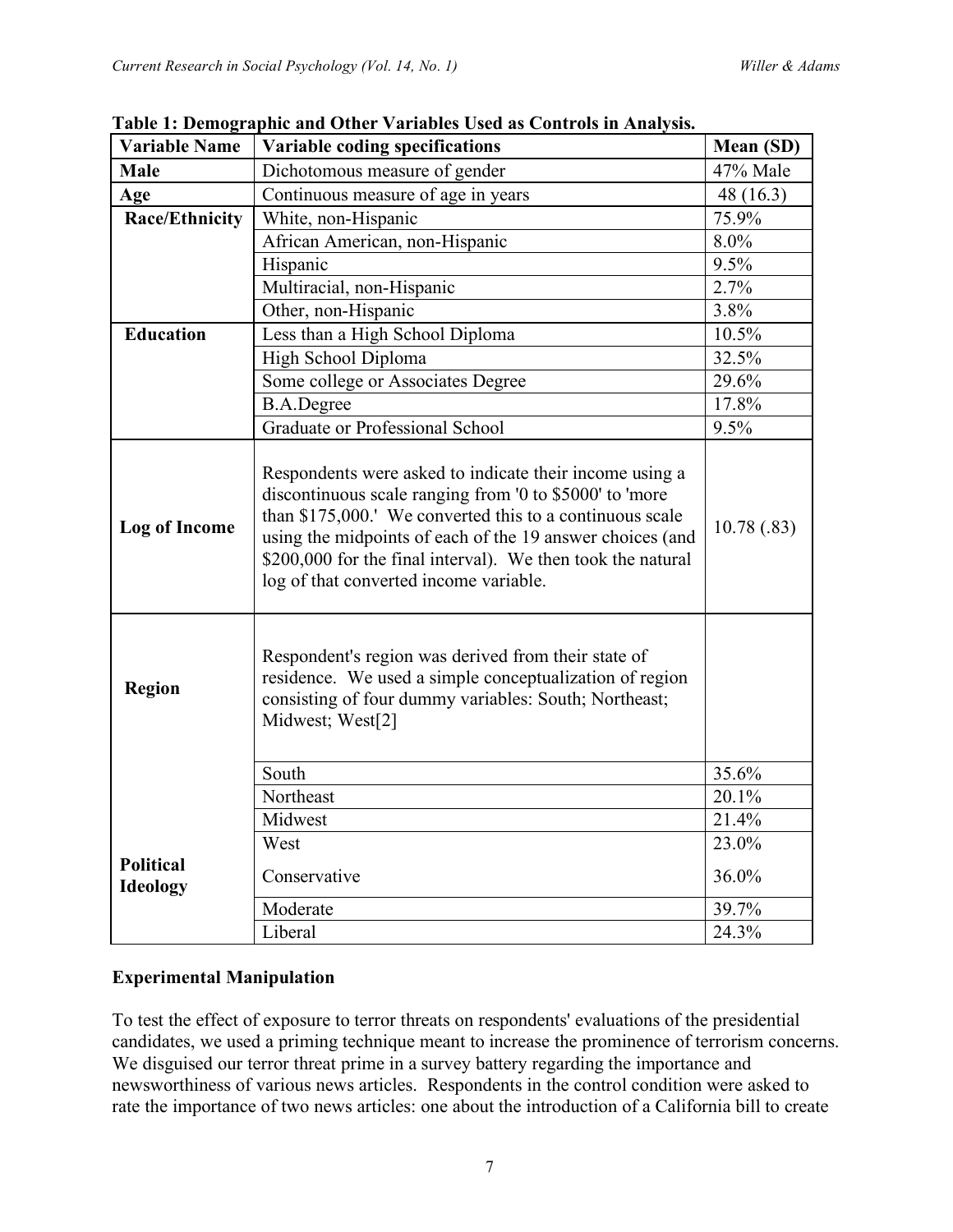state-administered savings accounts for every child born in California and one about promising developments in health care internet technology that might improve hospital quality and efficiency. Respondents in the treatment condition were asked to rate the importance of those two articles and a third about a recent terror threat:

#### Adapted from an Article Published in *The New York Times***:**

"Osama bin Laden and his chief lieutenants, operating from hideouts suspected to be along the Afghanistan Pakistan border, are directing an Al Qaeda effort to launch an attack in the United States sometime this year, senior Bush administration officials said on Thursday. Bush administration officials as well as the Department of Homeland Security are cautioning the public to be ready for the possibility of a massive attack, perhaps on the scale of the September 11, 2001 attacks. "What we know about this most recent information is that it is being directed from the highest levels of the Al Qaeda organization," said a senior official at a briefing for reporters. He added, "We know that this leadership continues to operate along the border area between Afghanistan and Pakistan."…Counterterrorism officials have said for weeks that they are increasingly worried by a continuing stream of intelligence suggesting that Al Qaeda plans to carry out a significant terrorist attack on United States soil this year."

This article was adapted from an actual *New York Times* article (Johnston and Stout 2004), with language regarding the "possibility of a massive attack, perhaps on the scale of the September 11, 2001 attacks" added to increase the impact of the manipulation. After exposure to each news article, respondents were asked to indicate how much the "article offers important information that most Americans ought to be aware of," with their responses given on a 6 point scale ranging from "Strongly Agree" to "Strongly Disagree."

#### **Dependent Measures**

After rating the importance of news articles, respondents were asked several questions designed to assess our dependent variables, ostensibly in an unrelated survey of political attitudes. *Support for Bush* was measured with the question, "Do you approve or disapprove of the way President Bush is handling his job as president?" Respondents gave their responses on a 6-item scale ranging from "Strongly Disapprove" to "Strongly Approve." The mean for this measure was 2.7 indicating that, on average, the population "moderately" to "slightly" disapproved of the way Bush was handling his job in late May/early June of 2008.

We next assessed *support for the 2008 candidates* via a single question: "If the 2008 presidential election were held today, who would you vote for?" Respondents chose from among the following options: "Illinois Senator Barack Obama;" "Arizona Senator John McCain;" "Another Candidate;" "Undecided;" or "I do not plan to vote in the 2008 election." The means for each outcome of this variable closely hewed to those of polls at the time of our survey, indicating a statistical tie between the front running Democrat and Republican. Mean support for John McCain was 32%; for Barack Obama was 31%; and 11% preferred "Another Candidate"[3]. Undecided respondents constituted 18% of our sample, and 8% reported that they did not plan to vote.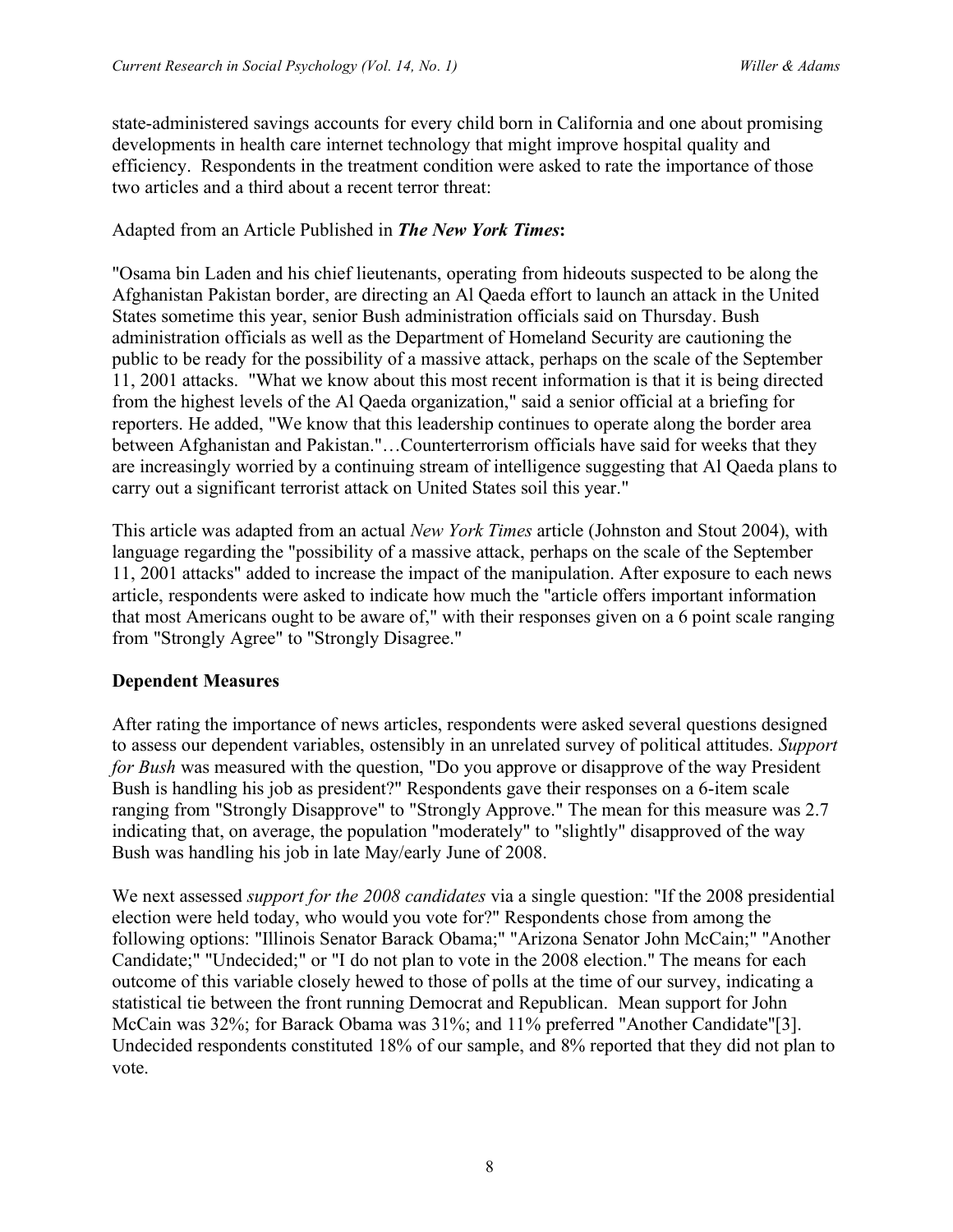Finally, we also surveyed what issues respondents reported would be most important to them in deciding who they would vote for in the 2008 presidential election. We asked respondents to, "please rank the following issues according to how important they will be to you as you decide who you will vote for this November in the presidential election." The five issues respondents were asked to weigh were: "the economy," "homeland security,""the war in Iraq," "immigration," and "moral values." Order of presentation was randomized for each respondent. Overall, "the economy" and "the war in Iraq" were respondents' highest ranked issues (*M*s = 4.3 and 3.3, respectively, with higher numbers indicating higher priority).

# **RESULTS**

#### **Manipulation Check**

We first checked whether our manipulation of exposure to a journalistic account of an imminent terror threat had the intended effect of increasing the prominence of concerns about terrorism in respondents' minds. Indeed, respondents who were randomly assigned to the terror threat condition reported a higher average priority ranking of "homeland security" (*M* = 2.96), as compared with respondents assigned to the control condition  $(M = 2.74; t = 2.09, p < .05)$ .

#### **Support for Bush**

Though our focus here is on support for the 2008 candidates, we first asked survey respondents about their degree of support for President Bush. We found no significant difference in degree of support for Bush between the terror threat condition ( $M = 2.69$ ) and the control condition ( $M =$ 2.73;  $t = -0.05$ ,  $p > 0.05$ ). Because random assignment to conditions may not have succeeded in eliminating effects of demographic characteristics on support for Bush, we also analyzed the effect of the treatment using multinomial regression while controlling for several demographic variables.

Table 2 gives results of regression models predicting support for Bush [4]. Model 1 is a baseline model providing results only for control variables, including measures of gender, race/ethnicity, education level, age, income, and what region of the country the respondent resided in. The baseline model shows African Americans tended to support Bush less than other respondents, as did people with graduate degrees. Model 2 adds a measure of our experimental manipulation and again shows no effect of exposure to terror threats on support for Bush (*p* > .90).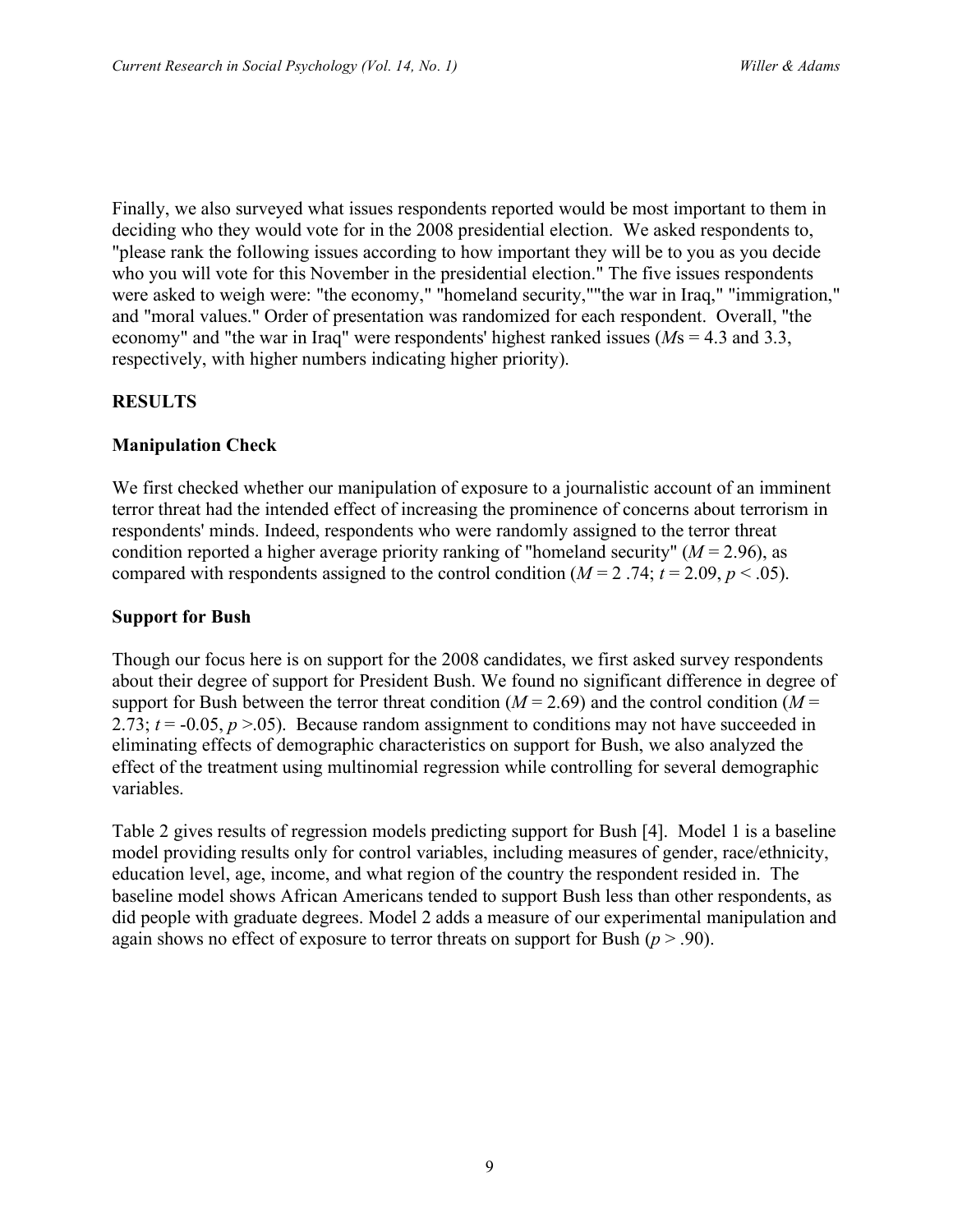|                               | Model 1     | Model 2              |
|-------------------------------|-------------|----------------------|
| Variable                      | Control     | <b>Terror Threat</b> |
| <b>MALE</b>                   | 0.025       | 0.025                |
|                               | (0.113)     | (0.113)              |
| <b>AGE</b>                    | $-0.000$    | $-0.000$             |
|                               | (0.004)     | (0.004)              |
| <b>ETHNICITY</b>              |             |                      |
| African American              | $-1.096***$ | $-1.096***$          |
|                               | (0.164)     | (0.164)              |
| Hispanic                      | $-0.265$    | $-0.265$             |
|                               | (0.184)     | (0.184)              |
| Multiracial                   | $-0.107$    | $-0.106$             |
|                               | (0.466)     | (0.465)              |
| Other Race/Ethnicity          | $-0.130$    | $-0.130$             |
|                               | (0.224)     | (0.224)              |
| <b>EDUCATION</b>              |             |                      |
| H.S. Diploma                  | $-0.160$    | $-0.160$             |
|                               | (0.196)     | (0.196)              |
| Some College or Assoc. Degree | 0.036       | 0.036                |
|                               | (0.213)     | (0.213)              |
| <b>Bachelor's Degree</b>      | $-0.061$    | $-0.062$             |
|                               | (0.231)     | (0.231)              |
| Graduate Degree               | $-0.676**$  | $-0.676**$           |
|                               | (0.248)     | (0.248)              |
| INCOME (log of income)        | 0.090       | 0.091                |
|                               | (0.078)     | (0.078)              |
| <b>REGION</b>                 |             |                      |
| Northeast                     | $-0.273$    | $-0.273$             |
|                               | (0.178)     | (0.178)              |
| West                          | 0.015       | 0.015                |
|                               | (0.176)     | (0.176)              |
| South                         | 0.089       | 0.089                |
|                               | (0.157)     | (0.157)              |
| <b>TERROR THREAT</b>          |             | $-0.009$             |
|                               |             | (0.112)              |
| Constant                      | 1.937*      | 1.939*               |
|                               | (0.865)     | (0.868)              |
| $\,N$                         | 1270        | 1270                 |
| Probability>F                 | $0.000***$  | $0.000***$           |
| R squared                     | 0.049       | 0.048                |

**Table 2: OLS Coefficients for Regression of Support for Bush by Demographic Variables and Exposure to Terror Threat Manipulation.**

 $*$  p<.05; \*\*; p<.01; \*\*\* p<.001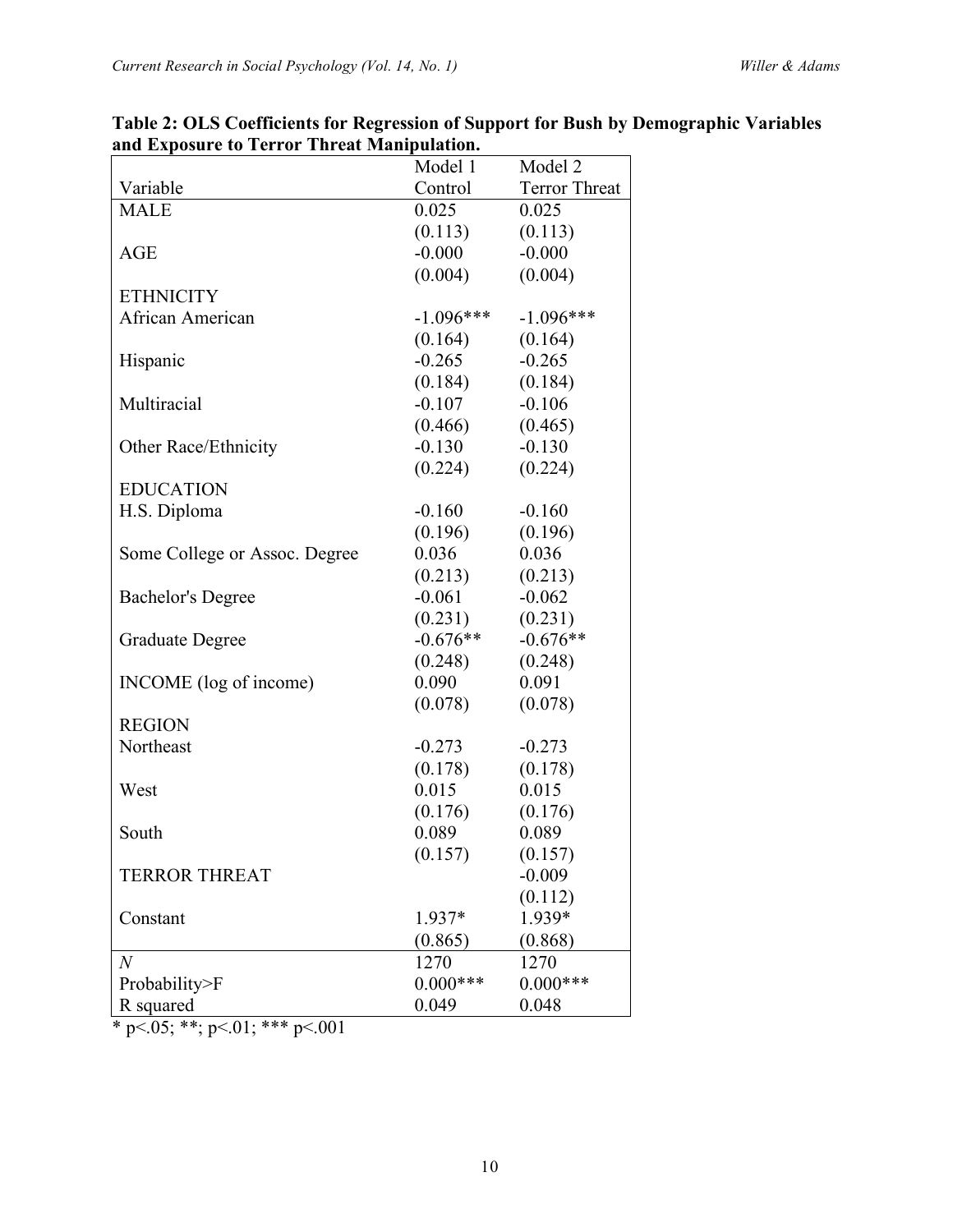# **Support for the 2008 Candidate***s*

We next analyze the effects of the terror threat manipulation on support for the 2008 presidential candidates, the focus of our investigation. Figure 1 gives respondents' reported voting intentions in both the control and treatment conditions. There were no significant effects of condition on reported voting intentions. A lower percentage of respondents reported intending to vote for McCain in the terror threat condition (31%) than in the control condition (34%), however this drop in support was not statistically significant  $(t = -1.14, p = .30)$ .



# Figure 1: Support for 2008 Candidates by Condition

As in our above analysis of support for Bush, we next use multivariate analysis to control for various demographic variables that might interfere with detecting an effect of the treatment. We estimated multinomial logistic regression models of respondents' reported voting intentions, using the intention to vote for Barack Obama as a baseline. Though these models produced results for all other answer categories (other, undecided, not voting), for parsimony's sake we focus here on the results for intentions to vote for John McCain. Table 3, Model 1 reports relative odds ratios for control variables before a measure of the experimental manipulation is added to the model. Results show that African American and Hispanic respondents were less likely to support John McCain, relative to Barack Obama, as were those with graduate degrees. Men were more likely to support McCain than Obama.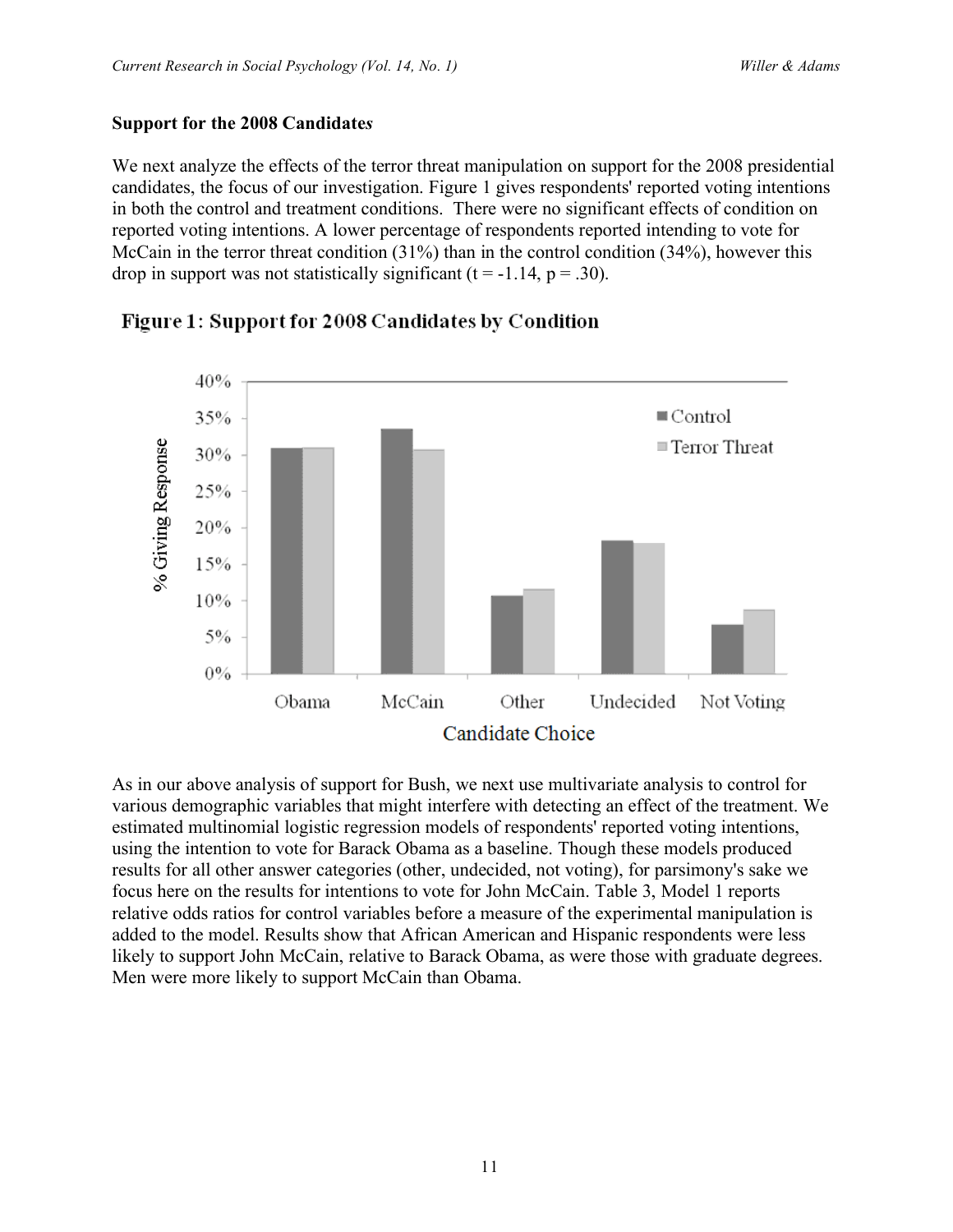|                               | Model 1   | Model 2              |  |
|-------------------------------|-----------|----------------------|--|
| Variable                      | Control   | <b>Terror Threat</b> |  |
| <b>MALE</b>                   | 1.49*     | 1.49*                |  |
| <b>AGE</b>                    | 1         | 1                    |  |
| RACE/ETHNICITY                |           |                      |  |
| African American              | $0.01***$ | $0.01***$            |  |
| Hispanic                      | $0.17***$ | $0.17***$            |  |
| Multiracial                   | 0.38      | 0.39                 |  |
| Other Race/Ethnicity          | 0.66      | 0.65                 |  |
| <b>EDUCATION</b>              |           |                      |  |
| H.S. Diploma                  | 1.04      | 1.06                 |  |
| Some College or Assoc. Degree | 0.95      | 0.96                 |  |
| B.A.                          | 1.4       | 1.41                 |  |
| Graduate degree               | $0.41*$   | 0.42                 |  |
| INCOME (log of income)        | 0.88      | 0.88                 |  |
| <b>REGION</b>                 |           |                      |  |
| Northeast                     | 0.98      | 0.98                 |  |
| West                          | 1.3       | 1.29                 |  |
| South                         | 1.45      | 1.46                 |  |
| <b>TERROR THREAT</b>          |           | 0.82                 |  |
| Constant                      | 4.05      | 4.22                 |  |
| $\overline{N}$                | 1280      | 1280                 |  |
| Log likelihood                | $-1711.7$ | $-1706.34$           |  |
| Degrees of freedom            | 56        | 60                   |  |
| LR chi sqr                    | 199.95    | 213.66               |  |

**Table 3: Odds Ratios, Calculated from Multinomial Logistic Regression, for Support for McCain with and without Manipulation of Exposure to Terror Threat Manipulation, with 'Obama' as Baseline Category.**

 $*$  p<.05; \*\*; p<.01; \*\*\* p<.001

Model 2 introduces a measure of experimental condition. Inclusion of this variable slightly reduced the significance of the variable 'graduate degree'  $(p = .053)$ . Respondents in the terror threat condition were less likely to support McCain relative to Obama, however this effect was not significant.

# **A Closer Look at Moderates**

Further analyses revealed that, though there were no overall effects of the treatment on support for Obama or McCain, there were substantial effects among self-reported political moderates. This is perhaps unsurprising since self-reported moderates were far more likely to report being undecided (24%) than either liberals (12%;  $t = 4.98$ ,  $p < .01$ ) or conservatives (16%;  $t = 3.19$ ,  $p <$ .01). It is likely that moderates' voting preferences are more easily affected by a stimulus, like a reminder of the threat of terrorism, since they are less committed to a certain candidate. Given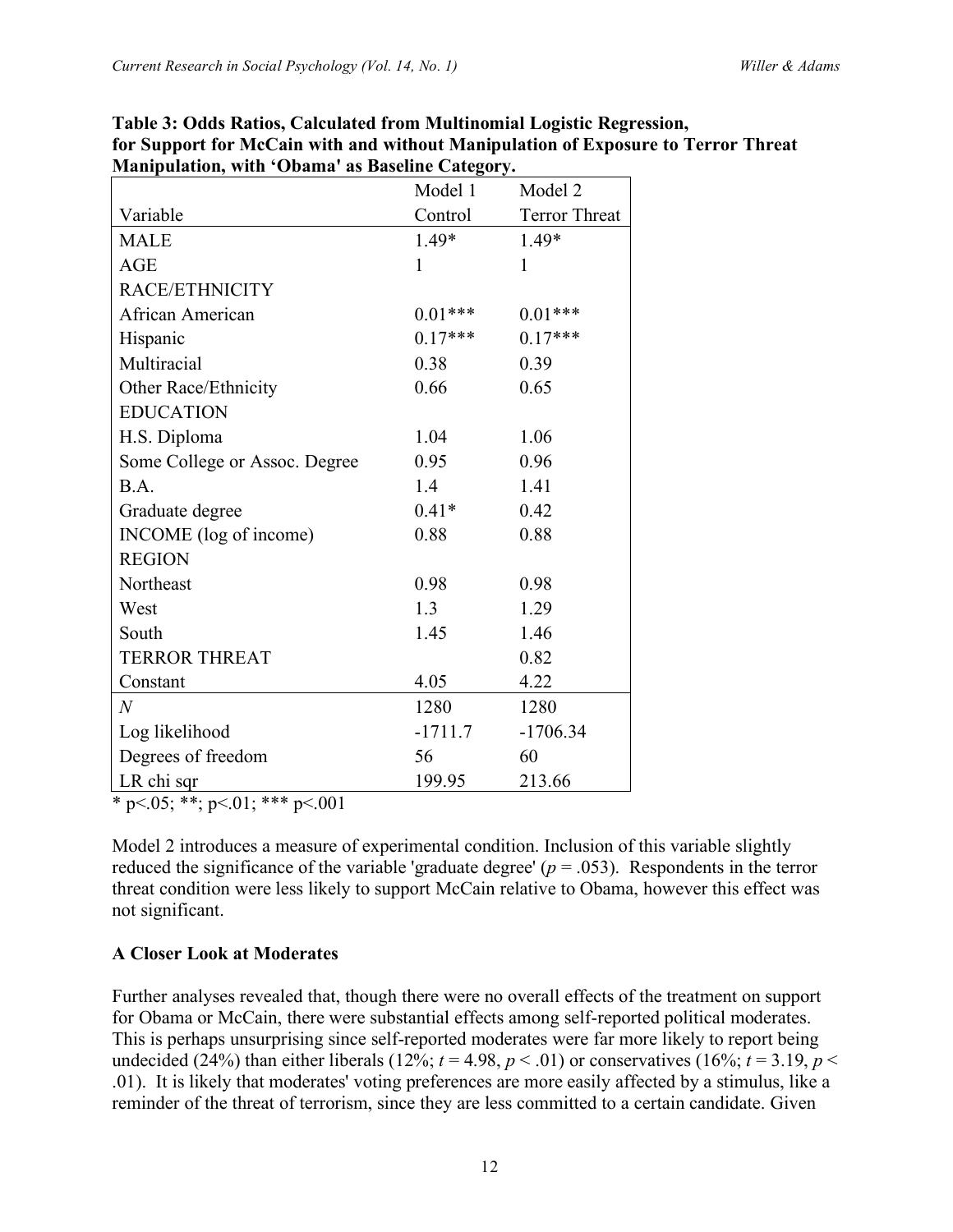that our field experiment was conducted in late Spring of the most protracted presidential election in U.S. history, it is not surprising that self-reported liberals and conservatives' voting preferences were not easily influenced.

Moderates are a subgroup of significant interest for the 2008 election, as candidates are generally thought to focus on winning these critical "swing" votes after winning the nomination of their party. Further, moderates comprise the largest (40%) subsample of the dataset, larger than either self-reported liberals (24%) or conservatives (36%).

Figure 2 gives moderate respondents' voting intentions in the control and terror threat conditions. Here only reported intentions to vote for McCain are significantly affected by the treatment. Respondents randomly assigned to the terror threat condition indicated that they intended to vote for John McCain in the 2008 election at a significantly lower rate (17%) than did those assigned to the control condition  $(28\%)$  ( $t = -2.59$ ,  $p < .05$ ).



Figure 2: Support for 2008 Candidates by Condition, among Moderates

# Candidate Choice

To guard against the possibility that this effect was created by a failure of random assignment to create groups that differed only with respect to the treatment, we turn next to multivariate analyses. We estimated a multinomial logistic regression model of moderates' reported voting intentions, again using the intention to vote for Barack Obama as the baseline. We again only give results for intentions to vote for John McCain. Model 1 of Table 3 reports odds ratios for all control variables. As in the total sample, we find that African American, Hispanic, and multiracial respondents are less likely to support McCain than Obama, as were those whose education ended after some college or an Associates Degree. We also find a significant effect of age, with older respondents slightly less likely to support McCain. Compared to Midwesterners, our regional reference category, moderate respondents from the South and West are more likely to report intending to vote for McCain.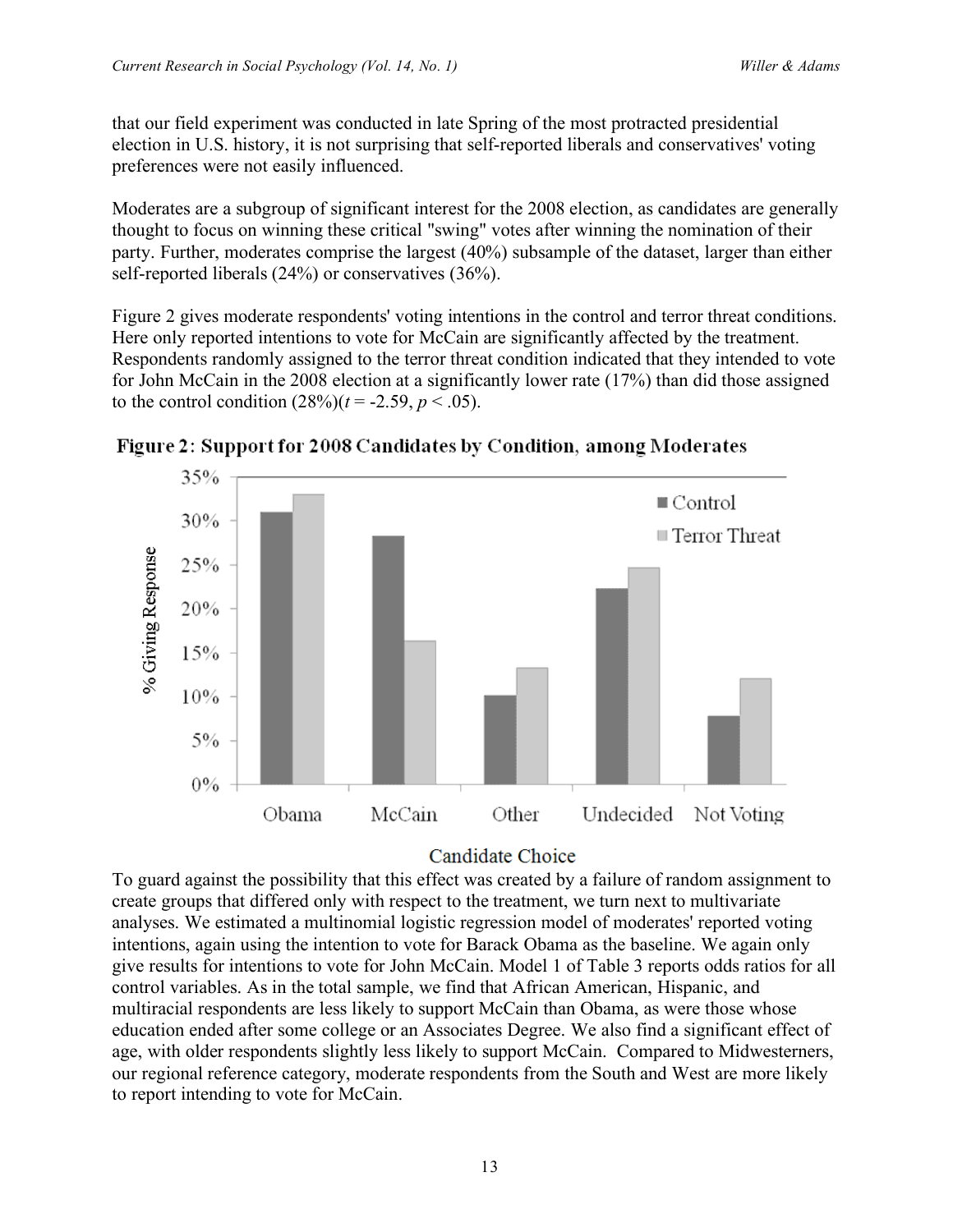|                                   | Model 1   | Model 2              |  |  |
|-----------------------------------|-----------|----------------------|--|--|
| Variable                          | Control   | <b>Terror Threat</b> |  |  |
| <b>MALE</b>                       | 0.96      | 0.97                 |  |  |
| <b>AGE</b>                        | $0.98*$   | $0.98*$              |  |  |
| RACE/ETHNICITY                    |           |                      |  |  |
| African American                  | $0.00***$ | $0.00***$            |  |  |
| Hispanic                          | $0.09***$ | $0.09***$            |  |  |
| Multiracial                       | $0.00***$ | $0.00***$            |  |  |
| Other Race/Ethnicity              | 0.25      | 0.25                 |  |  |
| <b>EDUCATION</b>                  |           |                      |  |  |
| H.S. Diploma                      | 0.77      | 0.77                 |  |  |
| Some College or Assoc. Degree     | $0.24*$   | $0.23*$              |  |  |
| B.A.                              | 0.82      | 0.77                 |  |  |
| Graduate degree                   | 0.48      | 0.54                 |  |  |
| INCOME (log of income)            | 1.07      | 1.07                 |  |  |
| <b>REGION</b>                     |           |                      |  |  |
| Northeast                         | 1.71      | 1.87                 |  |  |
| West                              | $3.55**$  | $3.73**$             |  |  |
| South                             | $2.59*$   | $2.67*$              |  |  |
| <b>TERROR THREAT</b>              |           | $0.46*$              |  |  |
| Constant                          | 1.39      | 1.76                 |  |  |
| $\overline{N}$                    | 508       | 508                  |  |  |
| Log likelihood                    | $-666.27$ | $-658.44$            |  |  |
| Degrees of freedom                | 56        | 60                   |  |  |
| LR chi sqr                        | 56931.81  | 58600.98             |  |  |
| * p < 05; **; p < 01; *** p < 001 |           |                      |  |  |

# **Table 4: Odds Ratios, Calculated from Multinomial Logistic Regression, for Support for McCain with and without Manipulation of Exposure to Terror Threat Manipulation, with 'Obama' as Baseline Category, among Self-reported Moderates.**

Model 2 introduces a measure of experimental condition. Inclusion of this variable does not affect results for control variables. However, the effect of exposure to the terror threat was large and statistically significant for moderates. Self-reported moderates who were randomly assigned to the terror threat condition were significantly less likely to report intending to vote for McCain than those assigned to the control condition. This decline in support was significant when compared with the same contrast for reported support for Obama. This replicates the drop in support for McCain among moderates exposed to the terror threat shown in Figure 2. [5]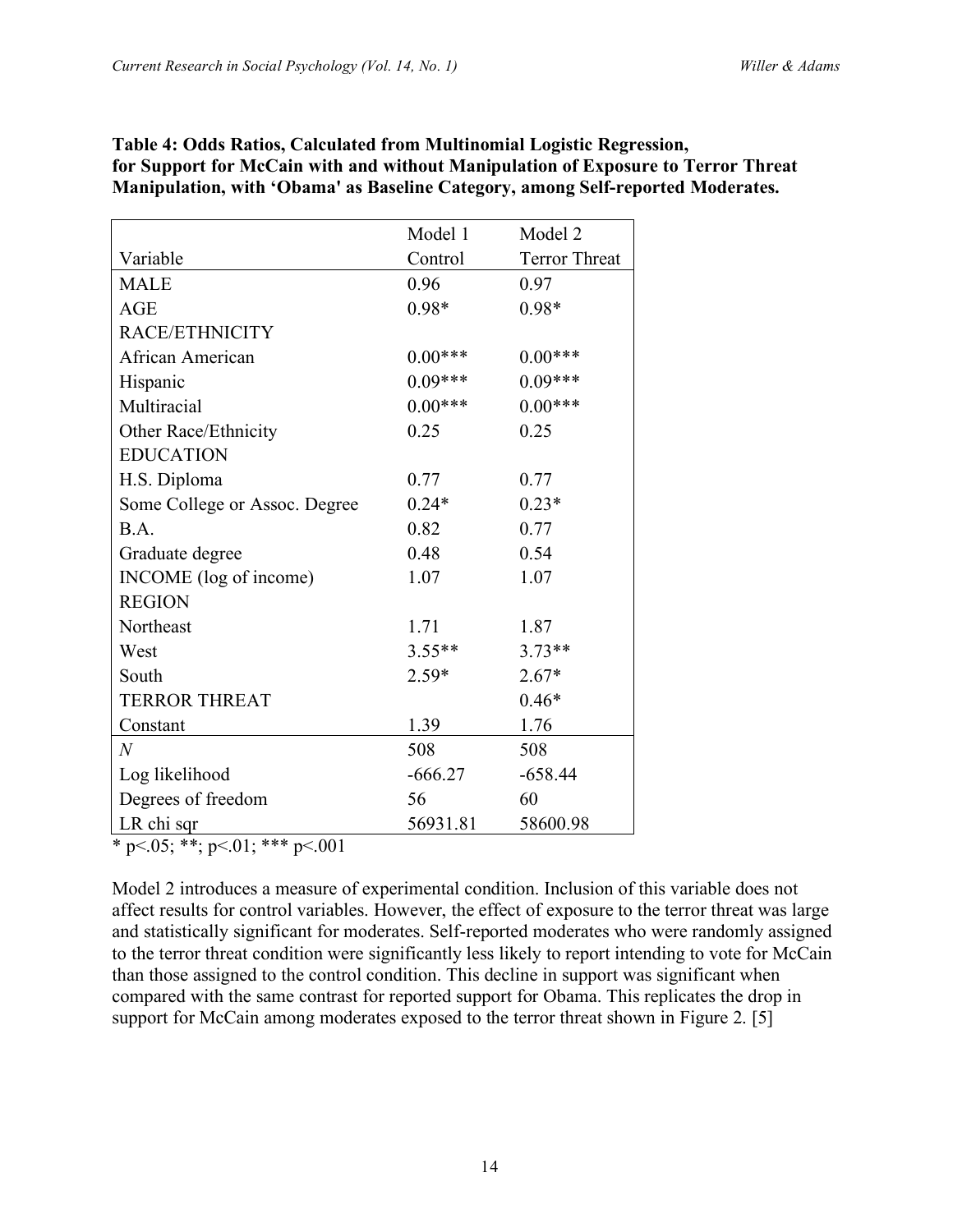# **DISCUSSION**

We found that exposure to a media account of an imminent terror threat led to decreased support for McCain among political moderates, a substantial subset of the total sample with a high rate of undecided, likely voters. However, we did not find increased support for McCain's rival, Barack Obama. Support for McCain in the total sample also declined when respondents were exposed to the terror threat, though not significantly. No other effects for the 2008 candidates were statistically significant. However, this was not because the manipulation made no impact on respondents. On the contrary, those exposed to the threat reported greater concerns about "homeland security."

The finding that exposure to a terror threat decreased support for McCain among moderates may at first glance be surprising for several reasons. First, past research has generally shown that Bush's support is buttressed by terror concerns, and Bush and McCain share largely the same policies and approach to combating terrorism.[6] Most of the mechanisms for why Bush was likely helped by the terrorism issue would seem to lend themselves to McCain in the 2008 context since McCain advocates most of the same foreign policy positions as Bush. Additionally, McCain has made the "war on terror" central to his campaign for president, more than Barack Obama has.

However, this finding is perhaps less surprising on further review. The enormous decline in support for President Bush and the Iraq war over the last several years may also have involved a decline in support for the Bush administration's approach to the "war on terror." Thus, it may be that Americans' sentiments towards terrorism have changed considerably over the last few years. Further, this shift may have occurred largely without being noticed, given (1) the far greater media focus on attitudes towards the president and the Iraq war, and (2) the lower rate of high profile, anti-terrorism activities – such as use of the homeland security department's advisory system – in Bush's second term. Supportive of this change in sentiment, a recent poll shows Obama is perceived by Americans to be nearly as trusted to handle the "campaign against terrorism" as McCain, with the gap gradually decreasing across the Spring and Summer (Washington Post 2008).

We think that our findings are largely consistent with the claim that many Americans prefer a new approach to foreign policy and combating terrorism, and exposure to the threat of terrorism in our field experiment brought these considerations to the forefront of their thinking. These results are also strikingly similar to the public opinion impact of the 2004 Madrid bombing. In analyzing the decreased support for candidates from the incumbent, conservative party following the terrorist attack in Spain, Bali (2007) found evidence that it was driven by moderates and liberals whose concerns about the party's foreign policies (in particular, supporting the Iraq war) were made salient.

Based on these findings, we propose the following general model of the impact of external threats (or "rally events") on popular support for leaders or candidates: External threats will lead to greater support for incumbent leaders, or candidates strongly associated with standing leaders, provided that the leader's related foreign policy positions are popular or at least viewed neutrally; but external threats will lead to decreased support if their related foreign policy positions are unpopular. This model arises from tendencies for (1) group members to support their group more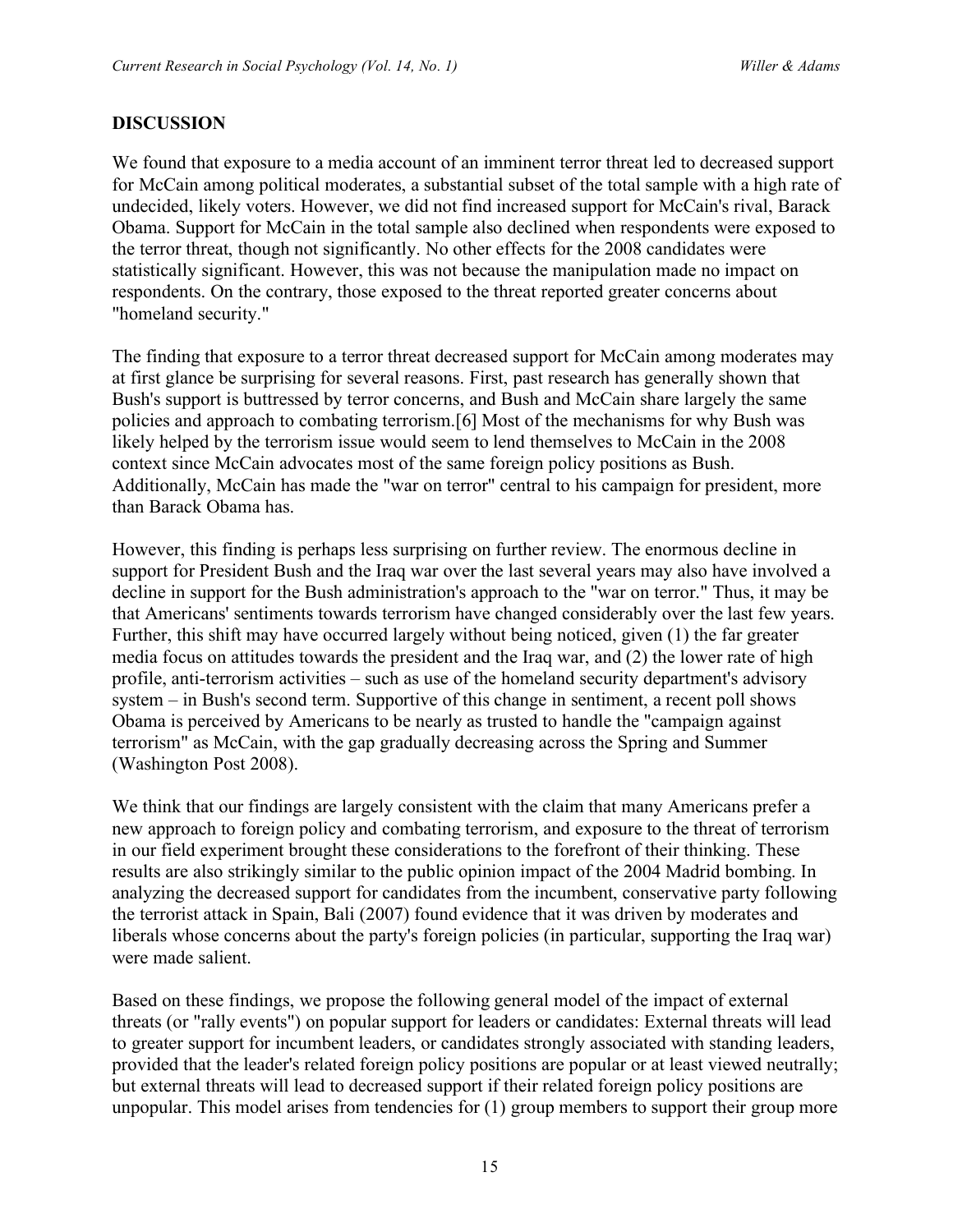when it is threatened, (2) these pro-group attitudes to extend to leaders who are viewed as symbols of the group, but also for (3) terror threats to prime and emphasize leaders' or candidates' related foreign policies, and (4) lead to less support if those policies are unpopular.

This model is consistent with the buttressing effects of the salience of external threats on Bush's popularity in his first term, when his foreign policies were quite popular (Willer 2004, Landau et al. 2004; Eichenberger et al 2006), but also the diminishment and even reversal of that effect over time as his policies have lost support (Davis and Silver 2004; Eichenberger et al 2006). For example, in the early stages of the Iraq war military casualties were positively associated with Bush's approval ratings; in later stages of the war, however, as the popularity of the war declined, the relationship between Iraq war casualties and Bush's approval became negative. This model also captures the negative effects of the Madrid bombing on support for the incumbent, standing party in Spain in 2004, whose approach to fighting terrorism and support for the Iraq war had grown unpopular. And, finally, it also accounts for the present research wherein terror threats had a negative effect on support for John McCain, a candidate who supports the Iraq war and the same approaches to terrorism as Bush, policies that may have lost favor with many or even most Americans.

It would be tempting to conclude that these results support Cohen et al.'s claim that terror threats increase support for charismatic leaders (2004), with Obama perhaps being perceived as the more charismatic leader. However, this reasoning would primarily predict greater support for Obama, while our main effect was decreased support for McCain. The findings are far more inconsistent with the other theoretical predictions, namely that the threat of terrorism would lead to greater support for the candidate perceived as tougher on defense or for a candidate associated with aggressive, retaliatory foreign policies.

We also found that exposure to the terror threat did not affect support for President Bush, neither in the whole sample nor among moderates. The non-effect on support for Bush is inconsistent with most prior research on the subject from Bush's first term (e.g., Willer 2004; Landau et al. 2004), and is seemingly inconsistent with our interpretation that making salient the threat of terrorism made respondents' concerns about Bush's foreign policies and approach to combating terrorism more central to their thinking. However it could be that, 7 years into the Bush presidency, it is very difficult for any stimulus to substantially change Americans' views of Bush. Additionally, given how low his approval ratings were during the period the survey was fielded, it is likely that support for Bush had reached a floor below which it could not be significantly lowered.

One limitation of the current research could be that the effect of the treatment was found only among moderates. While a significant effect of the treatment for the whole sample would be more impressive, it makes sense that moderates would be most reactive to it. At the relatively late stage of the campaign that the field experiment was conducted, the majority of Americans had already formulated their presidential preference. Not surprisingly, those identifying as moderates were more likely to be undecided than liberals or conservatives in our sample. It is precisely these likely "swing voters" that presidential campaigns typically target in the late stages of elections. Thus, moderates are a subset of Americans of unique interest for research on support for the 2008 presidential candidates.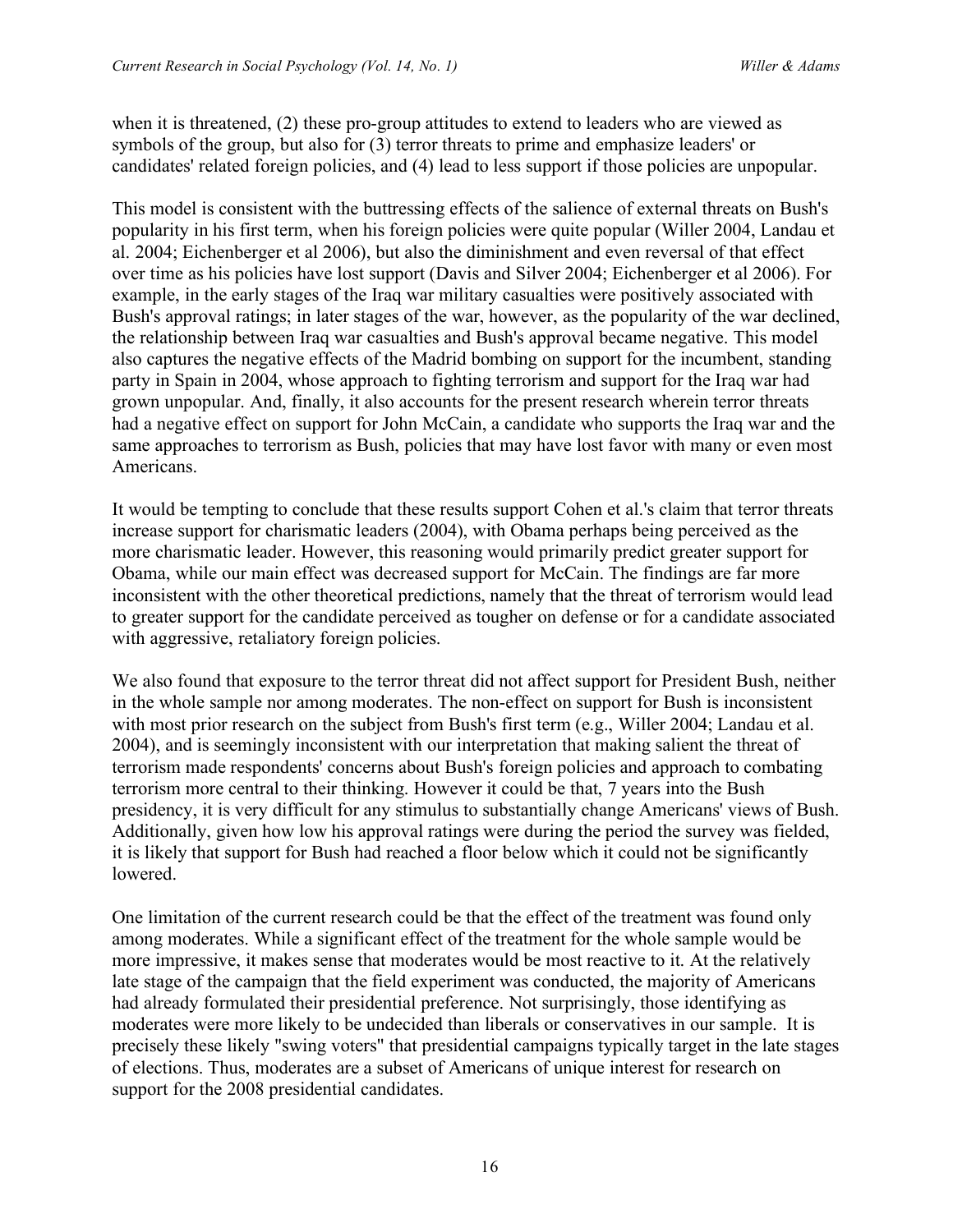It should be emphasized that we found a significant effect of exposure to a terror threat on support for McCain, but not Obama. The decrease in support for McCain in the terror threat condition relative to the control condition was matched by non-significant increases in respondents reporting all other answer categories. Nonetheless, elections in the U.S.'s predominantly two-party system are essentially zero-sum, where what is bad for one candidate necessarily helps his or her opponent. So it may be that decreased support for McCain is tantamount to an increased likelihood of Obama winning the election.

It is possible that some sort of confound with our manipulation drove the effects we observed. For example, it might have been the case that our manipulation produced the results it did, not by priming concerns about terrorism, but by priming thoughts related to "*The New York Times*." It is possible that cognitive associations some respondents might have had between *The New York Times* and liberalism were activated, leading to a decrease in support for McCain. We think this alternative explanation is possible but not plausible. First, there was far more information in the key passage about terrorism than about *The New York Times*, and this is a far more emotionally charged stimulus, shown in the past to readily produce effects when primed (Landau et al. 2004). In addition, the manipulation check shows that the priming manipulation led to greater concerns related to "homeland security."

One other confound with the experimental manipulation that could possibly be responsible for our effects is that the respondents in the terror threat condition read an additional article than those in the control condition. It is possible that fatigue or boredom from this was somehow responsible for our effects rather than the impact of making the threat of terrorism salient to respondents. We think that this alternative explanation is also unlikely. The result of our manipulation check are consistent with our interpretation that the observed effects were a result of making the threat of terrorism salient to respondents, and inconsistent with an alternative explanation based on boredom or fatigue.

Despite possible alternative explanations, and the fact that decline in support for McCain was observed only among moderates, we still think these results are significant. This effect is large, statistically significant, robust to alternate model specifications, and found among perhaps the most critical voting group in the 2008 elections. Further, the effects echo the electoral impact of the Madrid bombing of 2004. These findings help underscore the drastic change in attitudes that has occurred among Americans since 2001. In late 2001 almost all Americans supported President Bush. In 2003 most Americans supported the Iraq war, a war then closely tied with terrorism. A variety of studies conducted during Bush's first term showed that terror concerns led to greater support for his presidency. However, now growing evidence suggests that many, possibly even most, Americans may prefer a new approach to combating terrorism.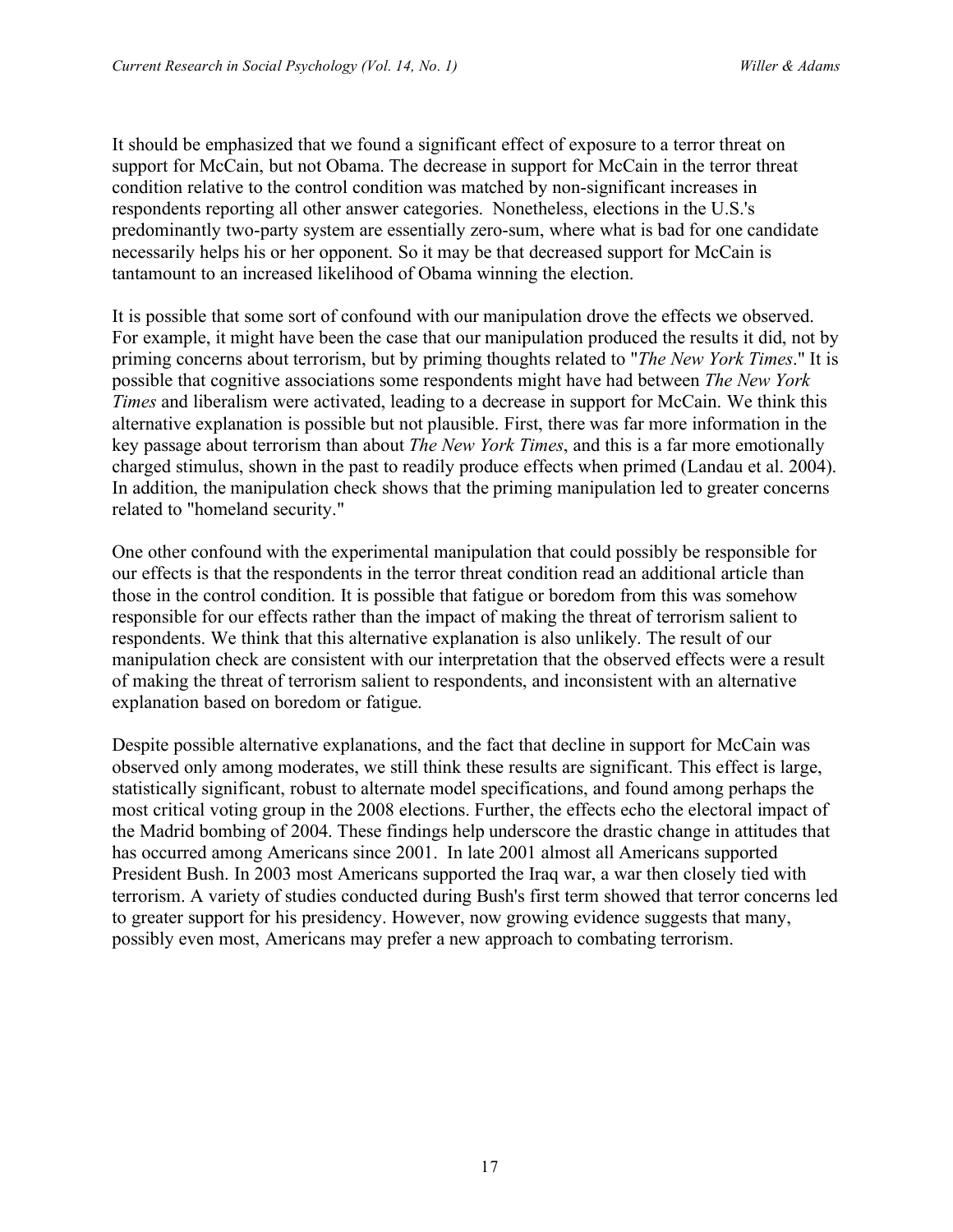# **REFERENCES**

Bali, Valentina A. 2007. "Terror and Elections: Lessons from Spain." *Electoral Studies*. 26:669- 687.

Bennis, Warren, and Andy Zelleke. 2008. "Barack Obama and the Case for Charisma." *Christian Science Monitor*. February 28, 2008. p.9.

Bonanno, George A., and John T. Jost. 2006. "Conservative Shift Among High-Exposure Survivors of the September 11th Terrorist Attacks." *Basic and Applied Social Psychology*. 28:311-323.

Brody, Richard A. 1991. *Assessing the President*. Stanford, CA. Stanford University Press.

Carle, Glenn. "Overstating Our Fears." *The Washington Post* 13 July. 2008: B07.

CNN. 2004. *2004 CNN Exit Poll.* Somerville, NJ: Edison Media Research [producer]. Atlanta, Ga: CNN [distributor].

Cohen, Florette, Daniel M. Ogilvie, Sheldon Solomon, Jeff Greenberg, and Tom Pyszczynski. 2005. "American Roulette: The Effects of Reminders of Death on Support for George W. Bush in the 2004 Presidential Election." *Analyses of Social Issues and Public Policy*. 5:177-187.

Cohen, Florette, Sheldon Solomon, Molly Maxfield, Tom Pyszczynski, and Jeff Greenberg. 2004. "Fatal Attraction: The Effects of Mortality Salience on Evaluations of Charismatic, Task-Oriented, and Relationship-Oriented Leaders." *Psychological Science*. 15: 846-851.

Cooper, Michael and Elisabeth Bumiller. 2008. "It's Official: Party and President Back McCain." *The New York Times*. March 6, 2008. p.A28.

Davis, Darren W. and Brian D. Silver. 2004. "The Threat of Terrorism, Presidential Approval, and the 2004 Election." Paper presented at the Annual Meeting of the American Political Science Association. Chicago, IL.

Eichenberger, Richard C., Richard J. Stoll, and Matthew Lebo. 2006. "War President: The Approval Ratings of George W. Bush." *Journal of Conflict Resolution*. 50(6):783-808.

Gordon, Craig. "These Rivals Out Swinging Early; Obama, McCain Duel on Foreign Policy." *Newsday* 17 May. 2008: A02.

Huddy, Leonie, Stanley Feldman, Charles Taber, and Gallya Lahav. 2005. "Threat, Anxiety, and Support for Anti-terrorism Policies." *American Journal of Political Science.* 49(3): 593-608.

Johnston, David and David Stout. 2004. "Bin Laden is said to be Organizing fo ra U.S. Attack." *The New York Times.* July 9, 2004. p. A01.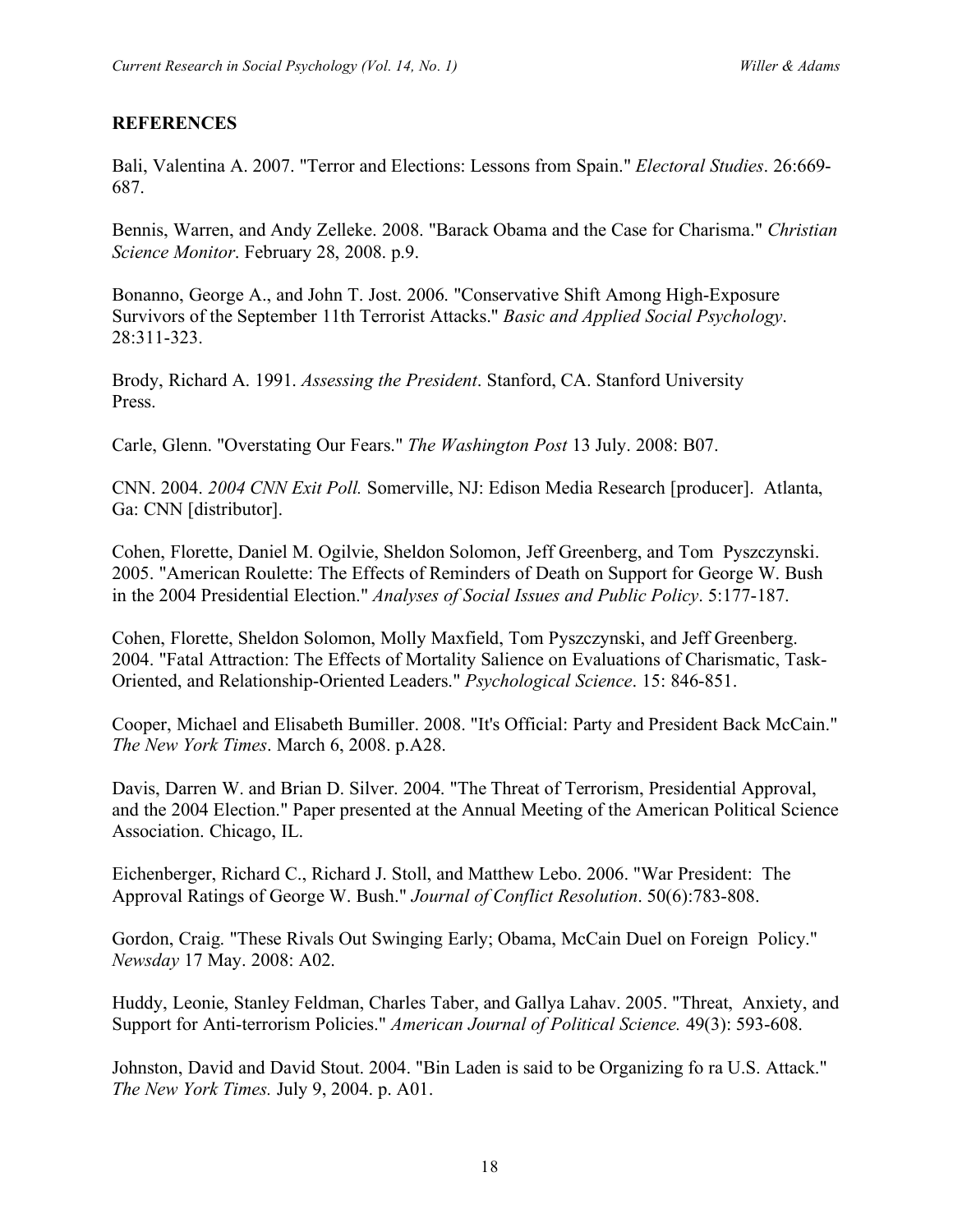Kam, Cindy D. and Donald R. Kinder. 2007. "Terror and Ethnocentricism: Foundations of American Support for the War on Terrorism." *The Journal of Politics.* 69(2): 320-338.

Kernell, Samuel. 1978. "Explaining Presidential Popularity." *American Political Science Review*. 72:506-522.

Landau, Mark, Sheldon Solomon, Jeff Greenberg, Florette Cohen, Tom Pyszczynski, Jamie Arndt, Claude H. Miller, Daniel M. Ogilvie, and Alison Cook. 2004. "Deliver Us from Evil: The Effects of Mortality Salience and Reminders of 9/11 on Support for President George W. Bush." *Personality and Social Psychology Bulletin.* 30:1136-1150.

Lovaglia, Michael. 2003. "From Summer Camps to Glass Ceilings: The Power of Experiments." *Contexts*. 2(4): 42-49.

Lucas, Jeffrey W. 2003. "Theory Testing, Generalization, and the Problem of External Validity." *Sociological Theory*, 21(3), 236-253.

Miller, S.A. "Obama Picks Clinton Ex-officials as Advisers; Seeks boost for security credentials." *The Washington Times* 19 June. 2008: A05

Mueller, John E. 1970. "Presidential Popularity from Truman to Johnson." *American Political Science Review*. 64:18-33.

Nacos, Briggitte L., Yaeli Bloch-Elkon, and Robert Y. Shapiro. 2006. "The Threat of International Terrorism After 9/11: News Coverage and Public Perceptions." Paper presented at the Annual Meeting of the American Political Science Association.

Orehek, Edward, Shira Fishman, Mark Dechesne, Bertjan Doosje, Arie W. Kruglanski, Angela P. Cole, Billie Saddler, and Tarra Jackson. 2008. " Certainty Quest and the Social Response to Terrorism." Working paper. University of Maryland. College Park, MD.

Rich, Frank. "If Terrorists Rock the Vote in 2008." *The New York Times.* 29 June. 2008: P. 12.

Scarborough, Rowan. "U.S. Terror Attack Seen Apt to Follow '08 Vote: Extremists view transition as window of opportunity, say intelligence experts." *The Washington Times.* 25 May. 2008: A01.

Shear, Michael. "Terror Strike Would Help McCain, Top Adviser Says." *The Washington Post*. 24 June. 2008: A04.

Sniderman, Paul M., and Douglas B. Grob. 1996. "Innovations in Experimental Design in Attitude Surveys." *Annual Review of Sociology.* 22: 377 - 399.

Tajfel, Henri. 1981. *Human Groups and Social Categories: Studies in Social Psychology.* New York: Cambridge Univ. Press.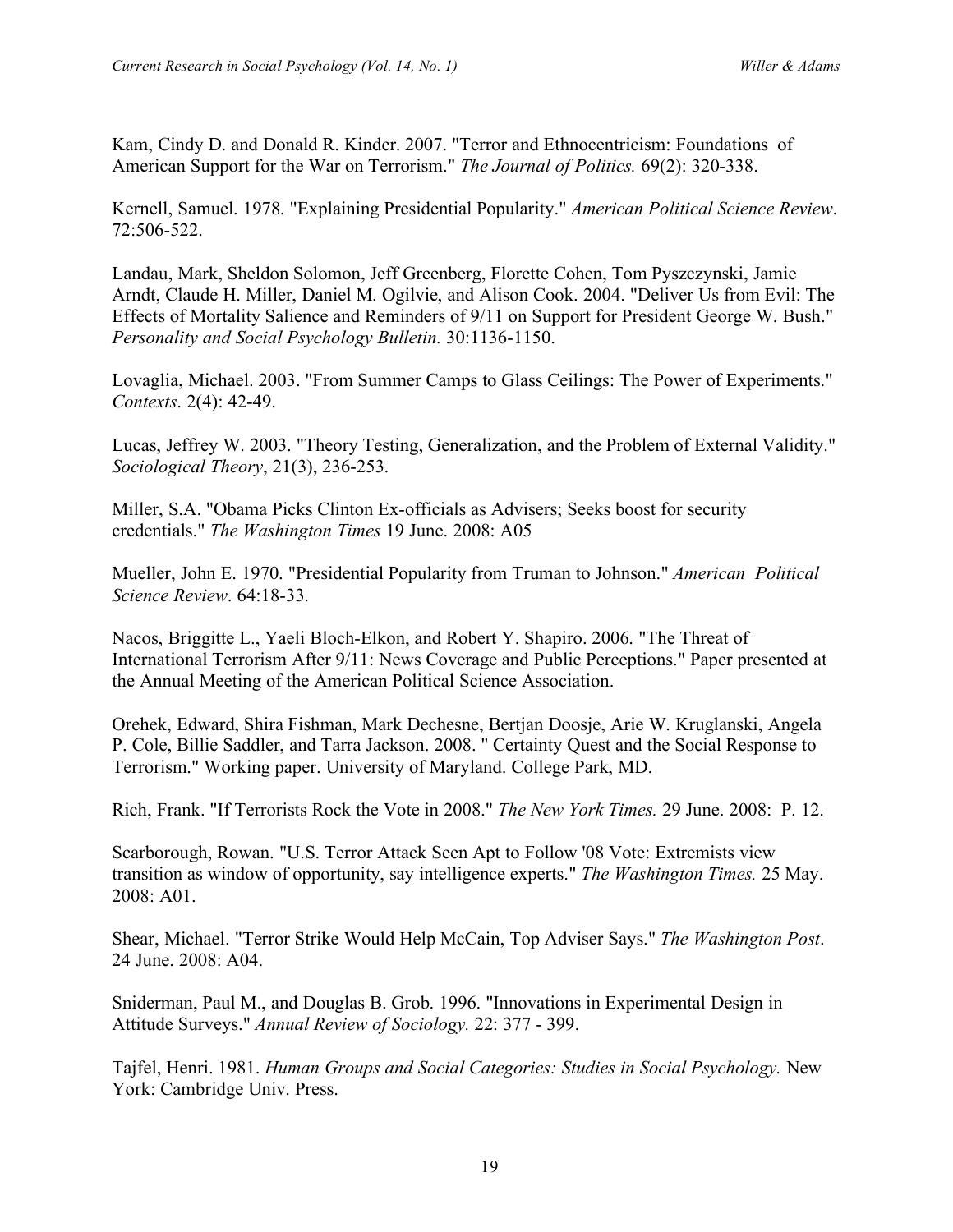Tajfel, Henri., and John C. Turner. 1986. "The Social Identity Theory of Inter-Group Behavior." In Stephen Worchel and William G. Austin (Eds.), *Psychology of Intergroup Relations*. Chicago: Nelson-Hall.

Walsh, Kenneth T. 2008. "Every Prince Charming has His Limits." *U.S. News and World Report*. March 17, 2008. p.24-29.

Washington Post. 2008. *Washington Post-ABC News Poll*. (July 14, 2008). Retrieved July 15, 2008 (http://www.washingtonpost.com/wpsrv/politics/documents/postpoll\_071408.html)

Whitford, David. "The Evolution of John McCain." *Fortune Magazine*. 158(1): 32-38.

Weisman, Jonathan, and Anne Kornblut. "McCain Adviser May Have Struck a Nerve."*The Washington Post.* 25 July. 2008: A04.

Willer, Robb. 2004. "The Effects of Government-Issued Terror Warnings on Presidential Approval Ratings." *Current Research in Social Psychology*.10(1): 1-12.

Willer, Robb, Matthew Feinberg, and Daniel Laurison. 2008. "Fear and Loathing in Support for War." Working paper. Department of Sociology, University of California. Berkeley, CA.

# **ENDNOTES**

1. For more sampling details, see http://www.knowledgenetworks.com/ganp/index.html

2. We follow Knowledge Networks' classifications of U.S. states as Northeast (ME, NH, VT, MA, RI, CT, NY, NJ, PA), Midwest (OH, IN, IL, MI, WI, MN, IA, MO), South (DE, MD, DC, VA, WV, NC, SC, GA, FL, KY, TN, AL, MS, AR, LA, OK, TX) or West (MT, ID, WY, CO, NM, AZ, UT, NV, WA, OR, CA, AK, HI).

3. Gallup and Rasmussen polling showed a statistical dead heat between candidates McCain and Obama during the period our field experiment was conducted. The results of these polling firms, however, do not show such high results for "Another candidate," "Undecided," or "Not Voting" because their question wording and response options compel their respondents to choose one of the top two candidates. Also, they exclude nonvoters from their surveys.

4. These and all other multivariate models presented in text were conducted with the abovedetailed weighting. All results reported here are substantively the same when run without weighting.

5. We also analyzed the effect of the terror threat manipulation on support for Bush among moderates in a model with full controls. Though we found the terror threat manipulation led to decreased support for Bush, this effect was not significant  $(p > .25)$ .

6. Consistent with this, overall a strong correlation exists between support for Bush and reported intention to vote for McCain  $(r = .57)$ . This correlation persists in regression models with full controls and among moderates as well as the full sample.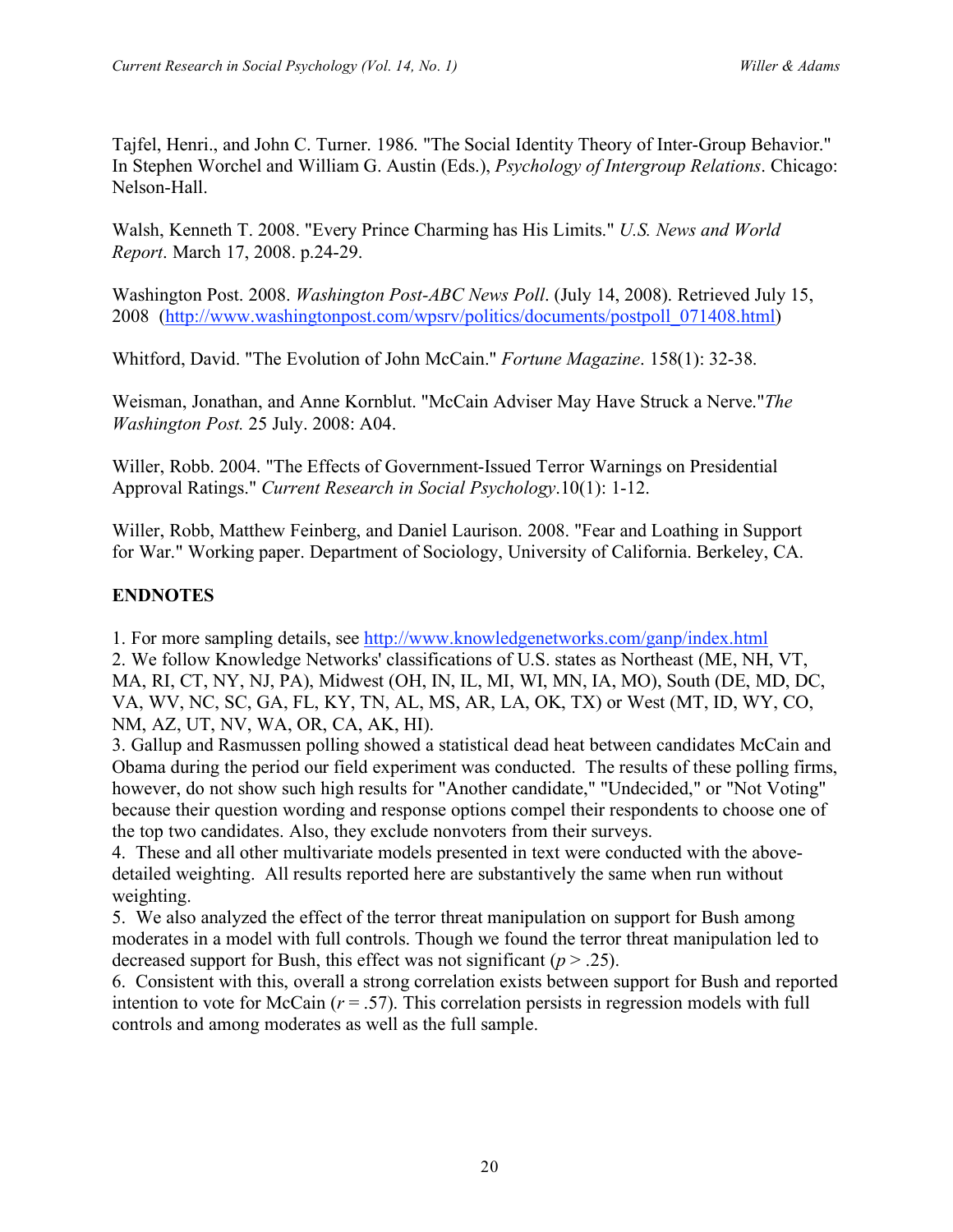|                             | <b>Bush</b> | McCain    | Obama    | Undecided        | Not                  | Homeland          | Male             |
|-----------------------------|-------------|-----------|----------|------------------|----------------------|-------------------|------------------|
|                             | Support     | Support   | Support  |                  | Voting               | Sec.              |                  |
| <b>Bush Support</b>         | 1.00        |           |          |                  |                      |                   |                  |
| McCain<br>Support           | 0.57        | 1.00      |          |                  |                      |                   |                  |
| Obama<br>Support            | $-0.42$     | $-0.47$   | 1.00     |                  |                      |                   |                  |
| Undecided                   | $-0.03$     | $-0.32$   | $-0.31$  | 1.00             |                      |                   |                  |
| Not Voting                  | $-0.04$     | $-0.19$   | $-0.19$  | $-0.13$          | 1.00                 |                   |                  |
| Homeland<br>Sec.            | 0.26        | 0.18      | $-0.14$  | $-0.01$          | 0.00                 | 1.00              |                  |
| Male                        | $-0.03$     | 0.04      | 0.01     | $-0.05$          | $-0.01$              | 0.02              | 1.00             |
| Age                         | $-0.02$     | 0.05      | $-0.02$  | 0.03             | $-0.08$              | 0.09              | $-0.01$          |
| White                       | 0.12        | 0.22      | $-0.20$  | $-0.05$          | $-0.01$              | 0.03              | 0.02             |
| Af-Am                       | $-0.17$     | $-0.19$   | 0.30     | $-0.01$          | $-0.07$              | $-0.03$           | 0.03             |
| Hispanic                    | $-0.04$     | $-0.12$   | 0.07     | 0.04             | 0.05                 | $-0.05$           | $-0.04$          |
| No HS                       | $-0.02$     | $-0.05$   | $-0.03$  | 0.03             | 0.13                 | 0.05              | 0.02             |
| Diploma                     |             |           |          |                  |                      |                   |                  |
| HS Diploma                  | 0.00        | $-0.03$   | $-0.07$  | 0.02             | 0.08                 | $-0.02$           | 0.01             |
| B.A. or                     | $-0.04$     | 0.06      | 0.08     | $-0.04$          | $-0.10$              | 0.01              | $-0.02$          |
| Higher<br>log of            | 0.04        | 0.10      | 0.04     | $-0.04$          | $-0.12$              | 0.01              | 0.03             |
| Income                      |             |           |          |                  |                      |                   |                  |
| Political                   | 0.50        | 0.46      | $-0.39$  | 0.00             | 0.01                 | 0.13              | 0.04             |
| Ideology                    |             |           |          |                  |                      |                   |                  |
|                             |             |           |          |                  |                      |                   |                  |
| Age                         | White       | Af-<br>Am | Hispanic | No HS<br>Diploma | <b>HS</b><br>Diploma | B.A. or<br>Higher | log of<br>Income |
| 1.00<br>Age                 |             |           |          |                  |                      |                   |                  |
| White<br>0.16               | 1.00        |           |          |                  |                      |                   |                  |
| Af-Am<br>$-0.02$            | $-0.52$     | 1.00      |          |                  |                      |                   |                  |
| $-0.14$<br>Hispanic         | $-0.57$     | $-0.09$   | 1.00     |                  |                      |                   |                  |
| No HS<br>0.15               | $-0.06$     | 0.01      | 0.10     | 1.00             |                      |                   |                  |
| Diploma                     |             |           |          |                  |                      |                   |                  |
| 0.10<br><b>HS</b>           | 0.03        | 0.00      | $-0.01$  | $-0.24$          | 1.00                 |                   |                  |
| Diploma                     |             |           |          |                  |                      |                   |                  |
| $-0.06$<br>B.A. or          | 0.07        | $-0.07$   | $-0.08$  | $-0.21$          | $-0.43$              | 1.00              |                  |
| Higher                      |             |           |          |                  |                      |                   |                  |
| log of<br>$-0.13$           | 0.13        | $-0.13$   | $-0.09$  | $-0.25$          | $-0.23$              | 0.34              | 1.00             |
| Income<br>Political<br>0.12 | 0.08        | $-0.08$   | $-0.07$  | 0.01             | $-0.01$              | $-0.06$           | 0.03             |
| Ideology                    |             |           |          |                  |                      |                   |                  |

# **APPENDIX CORRELATION MATRIX FOR KEY VARIABLES**